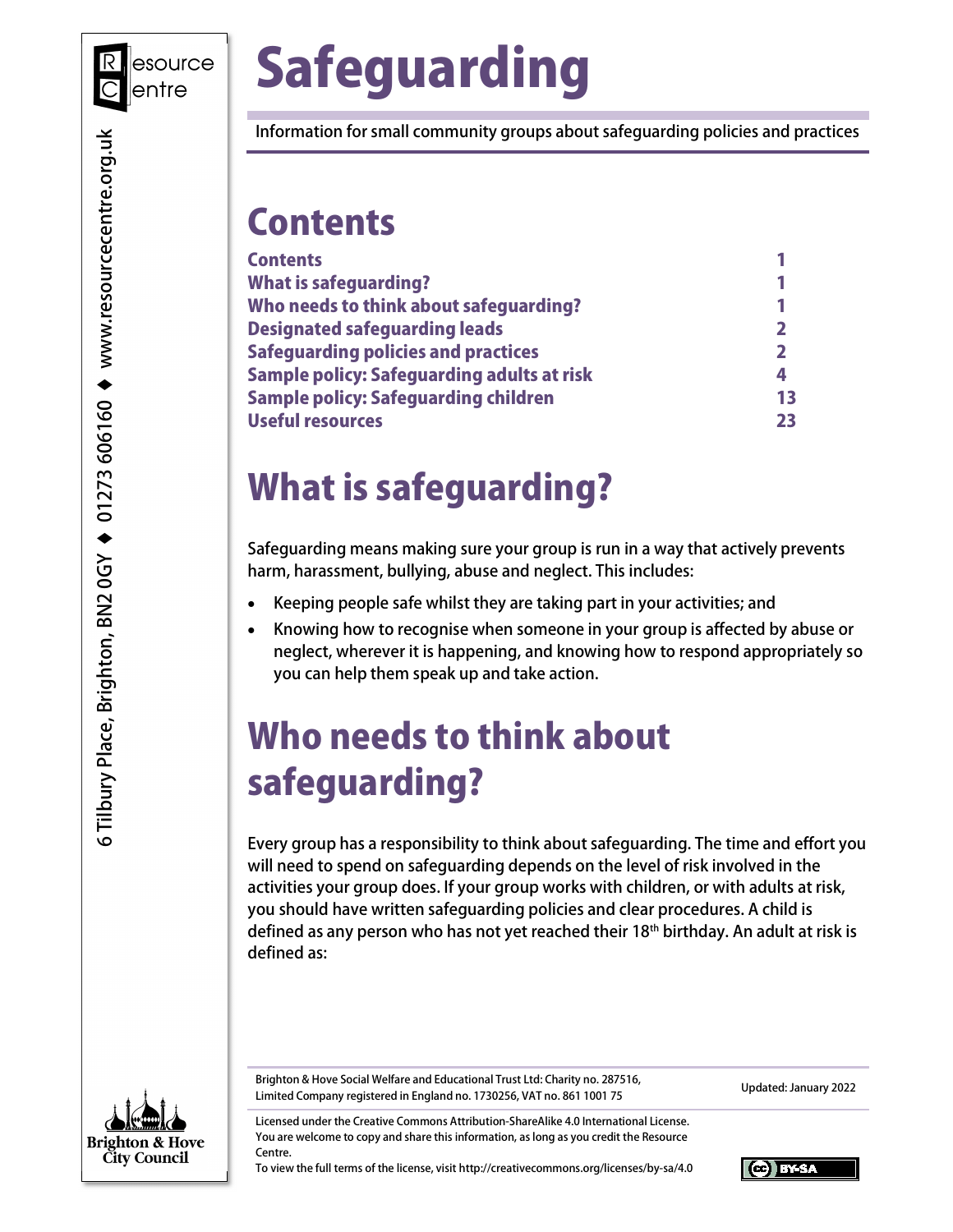An individual aged 18 years or over who:

- (a) has needs for care and support (whether or not the local authority is meeting any of those needs) AND;
- (b) is experiencing, or at risk of, abuse or neglect, AND;
- (c) as a result of those care and support needs is unable to protect themselves from either the risk of, or the experience of, abuse or neglect.

Both children and adults at risk need safeguarding, but there are different approaches to take for each. This is because:

- Children and adults at risk can experience different types of harm and abuse.
- The way abuse is reported for children and adults at risk is not the same and the legislation for managing each is different.
- All adults, including adults at risk, have a right to make unwise decisions including the choice not to take action to protect themselves. This is different for children, where their safety is the primary concern - although listening to their views is still important.

For groups that work with both children and adults at risk, it is probably easiest to have two separate policies. There are two sample policies at the end of this information sheet, one for safeguarding children and one for safeguarding adults at risk.

## Designated safeguarding leads

For any group, it can be a good idea to appoint a specific person to take a lead on safeguarding. If you are a charity, the Charity Commission requires you to appoint a designated safeguarding lead<sup>1</sup>. This person holds the main responsibility for responding to and reporting safeguarding concerns appropriately and legally. They might also take a lead in talking to members and training volunteers about the group's safeguarding practices.

It is important to remember though, that the whole group is responsible for safeguarding overall. You should think about ways to make sure the safeguarding lead is supported by the rest of the group – particularly in any situations that might be difficult or stressful.

The National Council for Voluntary Organisations (NCVO) has a very thorough handbook for safeguarding leads<sup>2</sup> that is freely available online.

## Safeguarding policies and practices

A safeguarding policy is a document that describes what your group will do to help keep the people in and around your group safe from harm, harassment, bullying, abuse and neglect. You need to think about all the people that come into contact

<sup>1</sup> https://www.gov.uk/guidance/safeguarding-duties-for-charity-trustees

<sup>2</sup> https://knowhow.ncvo.org.uk/safeguarding/checklists-training-and-other-support/specialist-guides/adesignated-safeguarding-leads-handbook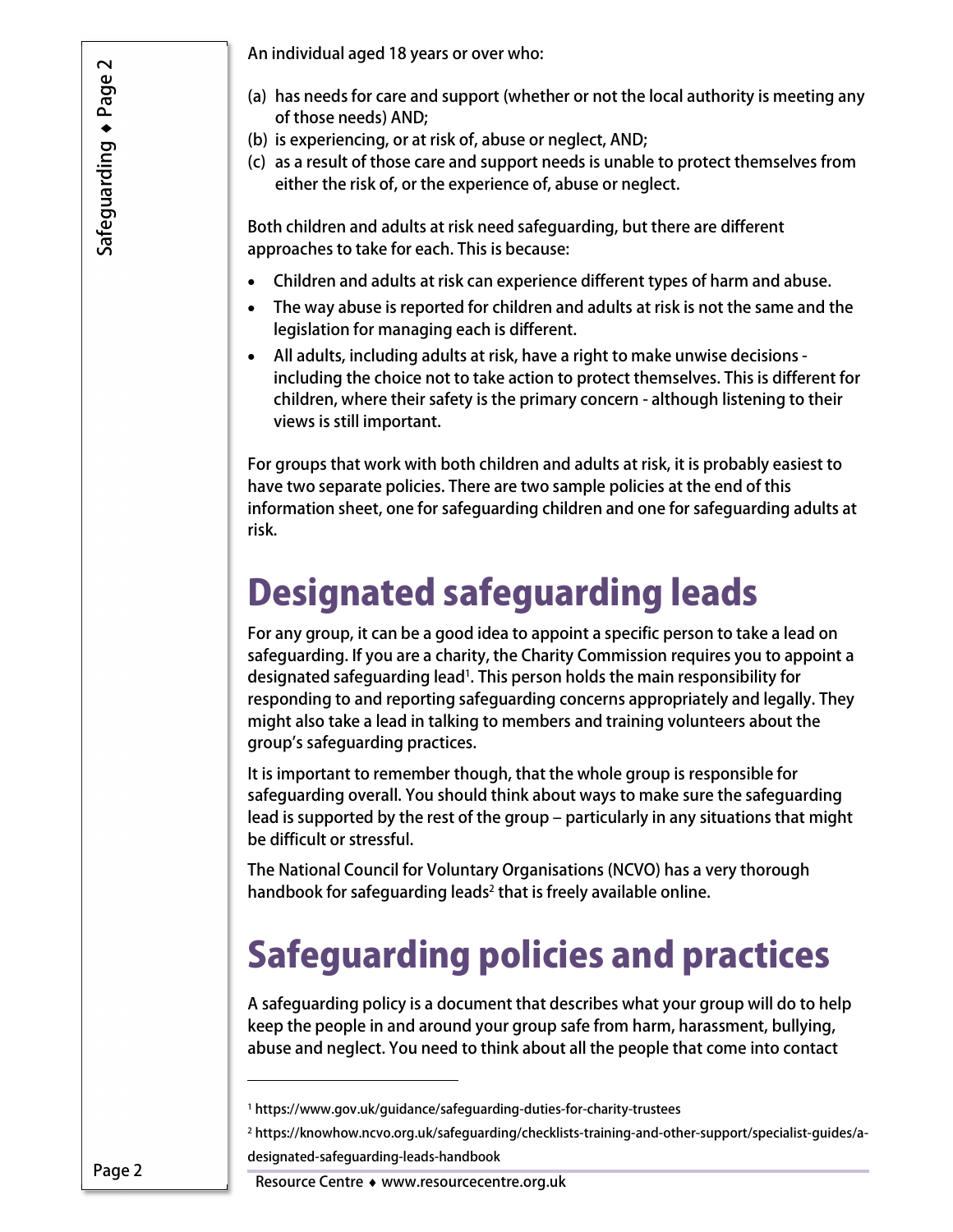with your group, including: group members, relatives of members, people who use your services or attend your events, volunteers, trustees, and staff.

The amount of detail your safeguarding policy needs, and how often you review it, depends on what your group does, where it works, and who with. Your policy should cover all the key risks for the people you work with and the activities you do. The most important thing is to have a policy that outlines practices that make sense to your group and that you will be able to implement. You should aim to write a policy that will help your group to: understand the safeguarding risks that are relevant to you; know what to do if you are concerned about the safety of anyone linked with your group; and be aware of your legal responsibilities.

To be thorough, a safeguarding policy for a small community group should include at least the following 11 sections. The sample policies below give detailed examples of what each of these sections might look like.

1. Purpose of the policy: describes the overall aim of keeping people safe, and outlines what the policy will help the group to achieve.

2. Code of conduct: sets out the values of the group and how you expect your members, volunteers, trustees etc to behave

3. Legislation: cites all the relevant safeguarding legislation

4. Definitions: includes definitions of who the policy is talking about (e.g. adults at risk), and the types of harm, abuse, and neglect the policy is referring to

5. Recognising safeguarding concerns: describes the signs and indicators of abuse and neglect that the group should look out for

6. Responding to concerns: describes the procedures that should be taken by any member of the group if they recognise a safeguarding concern, and the specific procedures that the safeguarding lead will follow to respond to and report the concern. You can ask your local authority safeguarding team if you need help developing these procedures.

**7. Keeping records:** sets out how and where records will be kept of any safeguarding concerns that arise in the group, which details will be recorded, and who will be responsible for recording them.

8. Confidentiality, consent and information sharing: describes how and in what circumstances confidential information might be shared with other organisations or individuals, in order to respond appropriately and legally to a safeguarding concern.

9. Recruiting and training staff and/or volunteers: describes any DBS (Disclosure and Barring Service) checks that your group needs to do, and how your group will make sure your staff/volunteers know about your safeguarding policy and procedures. Our information sheet *Using the disclosure and barring service (DBS)* has details of which checks your group will need, depending on the types of activities you do.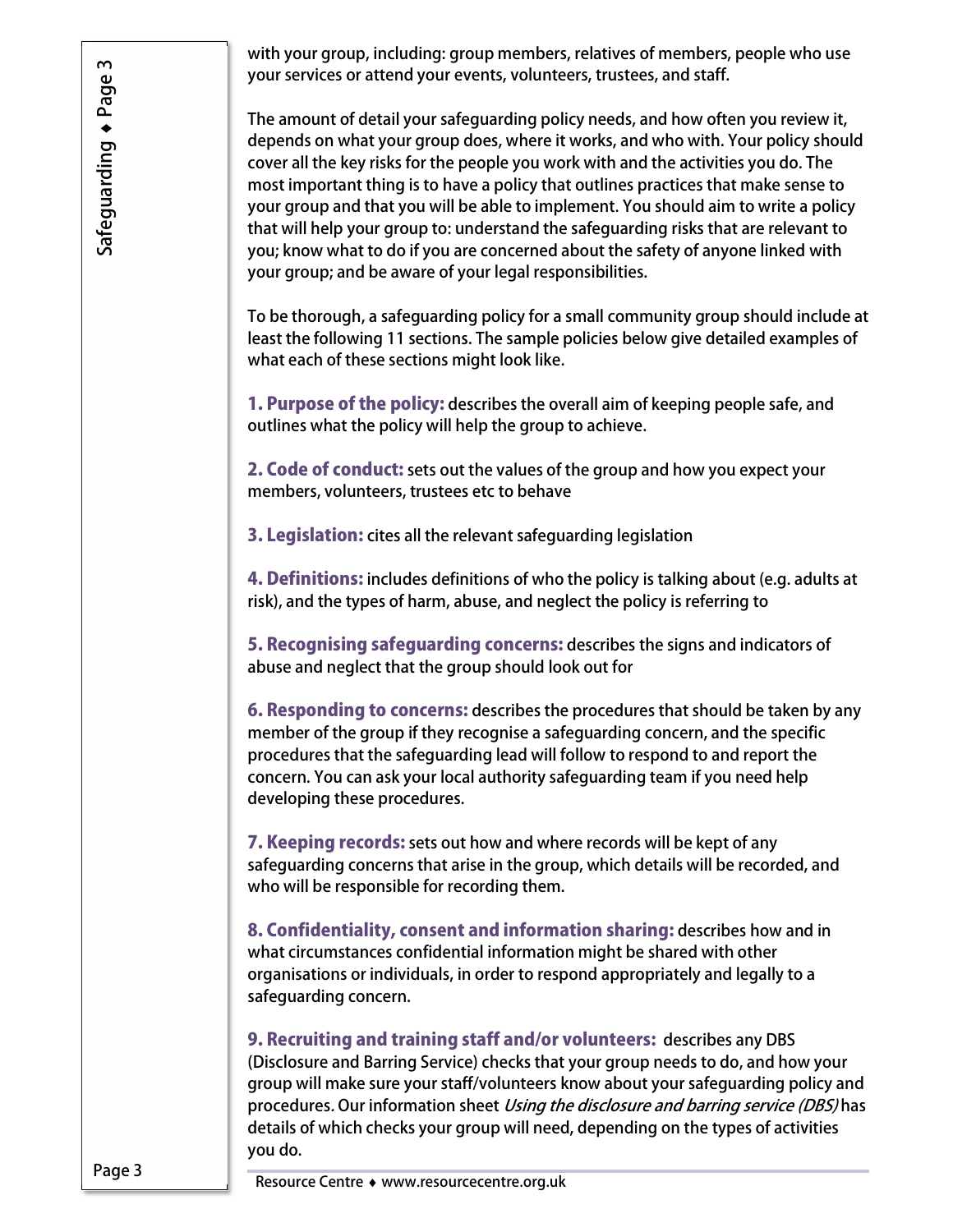10. Reviewing policy and procedures: states how often this policy and its procedures will be updated.

11. Key contacts: lists all the important contacts for safeguarding, including contact details for the group's designated safeguarding lead, the local authority safeguarding team and how to report a safeguarding concern to them, the local police non-emergency number, and any other organisations that might offer useful support.

## Sample policy: Safeguarding adults at risk

This sample policy is aimed at small, volunteer-led community groups. Your group may decide to include more detail in some sections, or have different procedures, principles, etc. It is important that the policy you write is relevant for your group, the activities you do, and the people you work with. The last section of this information sheet, Useful Resources, lists some good online resources to refer to if you need help thinking through particular parts of your safeguarding practices or policy.

### 1. Purpose of the policy

Anytown Community Group is committed to safeguarding practices that help ensure the safety of adults at risk whilst taking part in our group activities and in the wider community. This policy helps everyone involved in our group:

- be aware of our legal responsibilities
- understand the safeguarding risks in Anytown Community Group
- know what to do if they have a concern about the wellbeing or welfare of any adult at risk that comes into contact with our group.

This safeguarding policy, and associated procedures, applies to all individuals involved in Anytown Community Group, including: trustees, members, volunteers, and staff. The policy applies to all concerns about the safety of adults at risk while taking part in our group and the activities we run, or while in the wider community.

### 2. Code of conduct

When working with vulnerable adults we are acting in a position of trust. We recognise that keeping our group safe is everyone's responsibility, and we expect our members, volunteers, staff and trustees to behave according to the following values:

 All adults at risk have an equal right to protection from abuse and to be kept safe from harm regardless of their age, disability, gender reassignment, marriage and civil partnership, pregnancy and maternity, race, religion or belief, sex, and sexual orientation.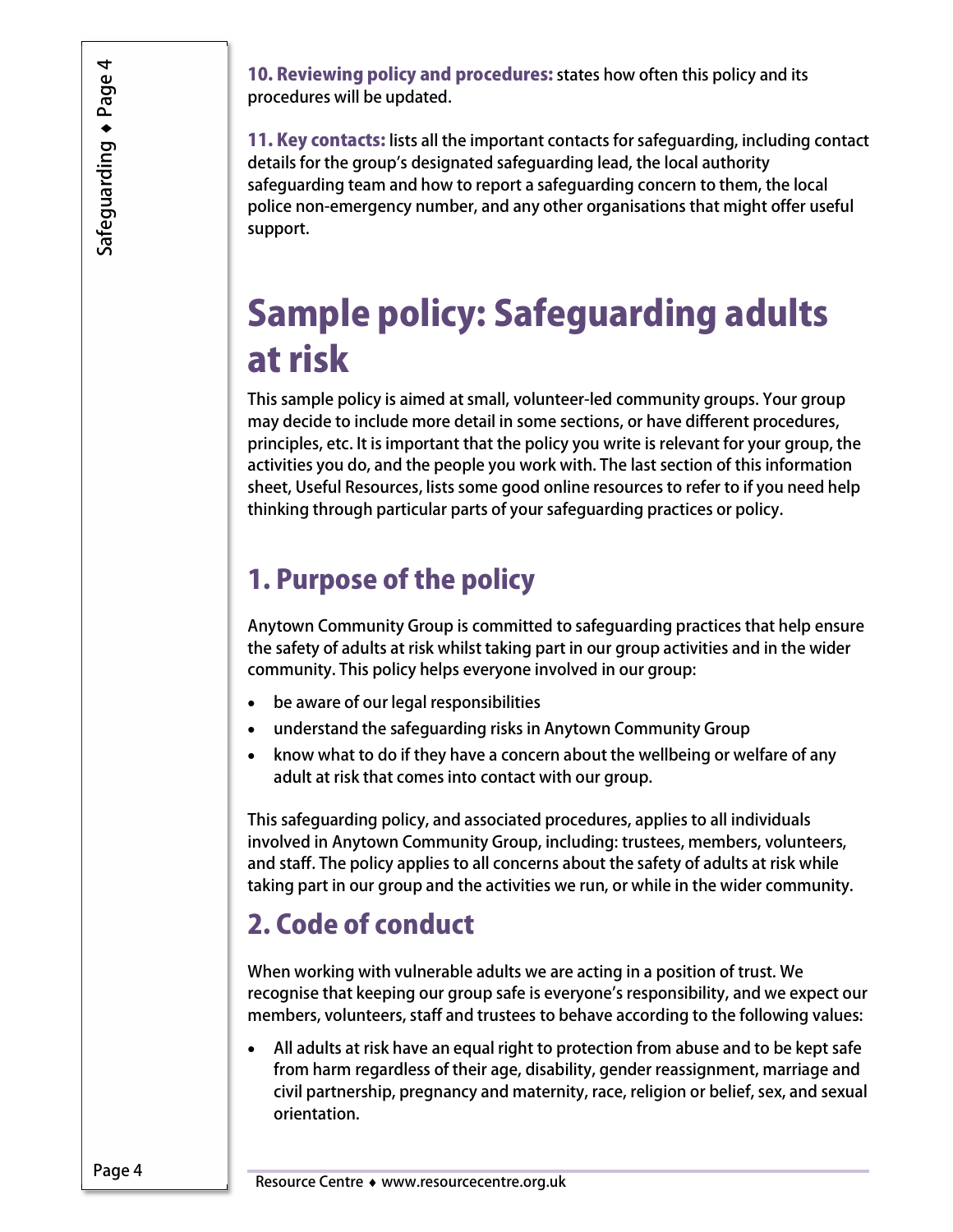- We recognise some adults are additionally vulnerable because of the impact of previous experiences, their level of dependency, communication needs or other issues.
- We listen to and respect everyone in the group.
- We use language that is appropriate for age and ability, and not offensive or discriminatory.
- We encourage a culture of honesty, where everyone feels comfortable to point out attitudes or behaviours they do not like.
- We know it isn't always easy to be vocal about concerns for ourselves or for other people.
- All allegations and suspicions of neglect and abuse will be taken seriously and responded to swiftly and appropriately.

This means when working with adults at risk, we will never:

- Promise to keep secrets safeguarding relies on sharing concerns appropriately with other agencies.
- Allow suspicions or allegations of abuse or neglect to go unreported
- Act in a way that is threatening, abusive or bullying
- Jump to conclusions about others without checking facts
- Enter into a sexual or intimate relationship with an adult at risk

### 3. Legislation

Anytown Community Group recognises that the local authority has the main legal duty to safeguard adults at risk, and we are committed to working with them and our local Safeguarding Adults Boards.

This policy, and the practices within it, are based on the relevant legislation and government guidance, including:

- The Care Act 2014; and
- The Mental Capacity Act 2005 (which protects people's right to make their own decisions in any situation where they are able to do so).

We base our practices on the principles laid out in the Care Act 2014 i.e.

- Empowerment People being supported and encouraged to make their own decisions and informed consent.
- Prevention It is better to take action before harm occurs.
- Proportionality The least intrusive response appropriate to the risk presented.
- Protection Support and representation for those in greatest need.
- Partnership Local solutions through services working with their communities. Communities have a part to play in preventing, detecting and reporting neglect and abuse.
- Accountability Accountability and transparency in delivering safeguarding.

### 4. Definitions

According to the Care Act 2014 (applicable in England):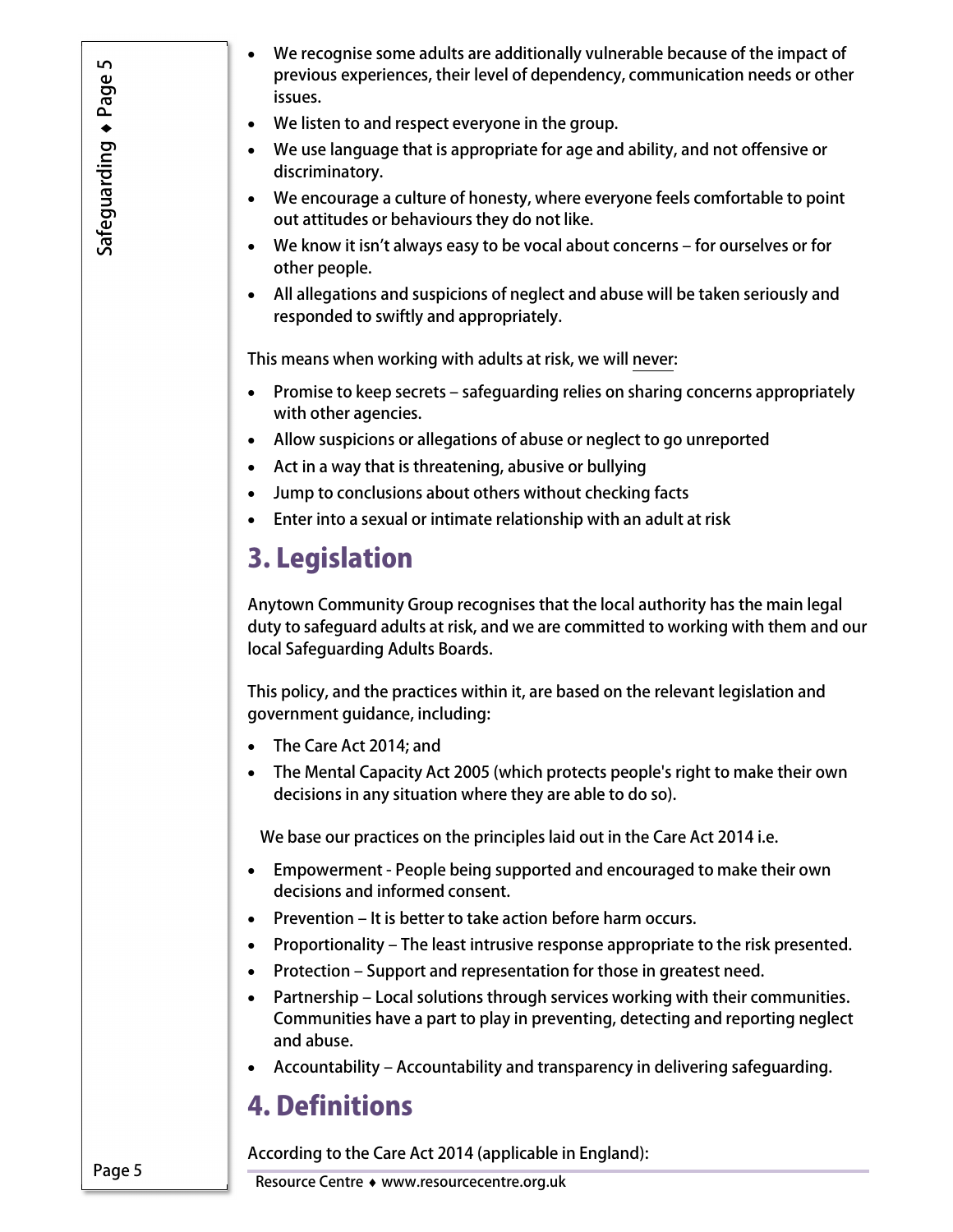An adult at risk is an individual aged 18 years and over who:

- (a) has needs for care and support (whether or not the local authority is meeting any of those needs) AND;
- (b) is experiencing, or at risk of, abuse or neglect, AND;
- (c) as a result of those care and support needs is unable to protect themselves from either the risk of, or the experience of, abuse or neglect.

Abuse is a violation of an individual's human and civil rights by another person or persons. It can occur in any relationship and may result in significant harm to, or exploitation of, the person subjected to it. Any or all of the following types of abuse may be perpetrated as the result of deliberate intent, negligence, omission or ignorance. Often the perpetrator of abuse is known to the adult and may be in a position of trust and power.

The types of abuse we need to be aware of are:

- Physical
- Sexual
- Emotional/Psychological/Mental
- Neglect and acts of omission
- Financial or material abuse
- Discriminatory
- Organisational / institutional
- Self-neglect
- Domestic abuse (including coercive control)
- Modern slavery

### 5. Recognising safeguarding concerns

There are many signs and indicators that may suggest someone is experiencing abuse or neglect. There may be other explanations too, but Anytown Community Group will not ignore any of these signs if they are apparent.

An adult may confide (disclose) to a trustee, volunteer, of other member of Anytown Community Group that they are experiencing abuse, inside or outside the activities of the group. Or someone else may notice signs in a particular individual. The signs we will look out for include:

- Unexplained bruises or injuries
- Belongings or money going missing from the person
- The person no longer attending or enjoying Anytown Community Group's activities, or responding to contact from other members of the group
- A change in confidence or behaviour of a person e.g. if they are withdrawn and quiet around a particular person or people, when usually they are outgoing and confident.
- A change in appearance of the person e.g. losing or gaining weight, deterioration in personal hygiene or way of dressing.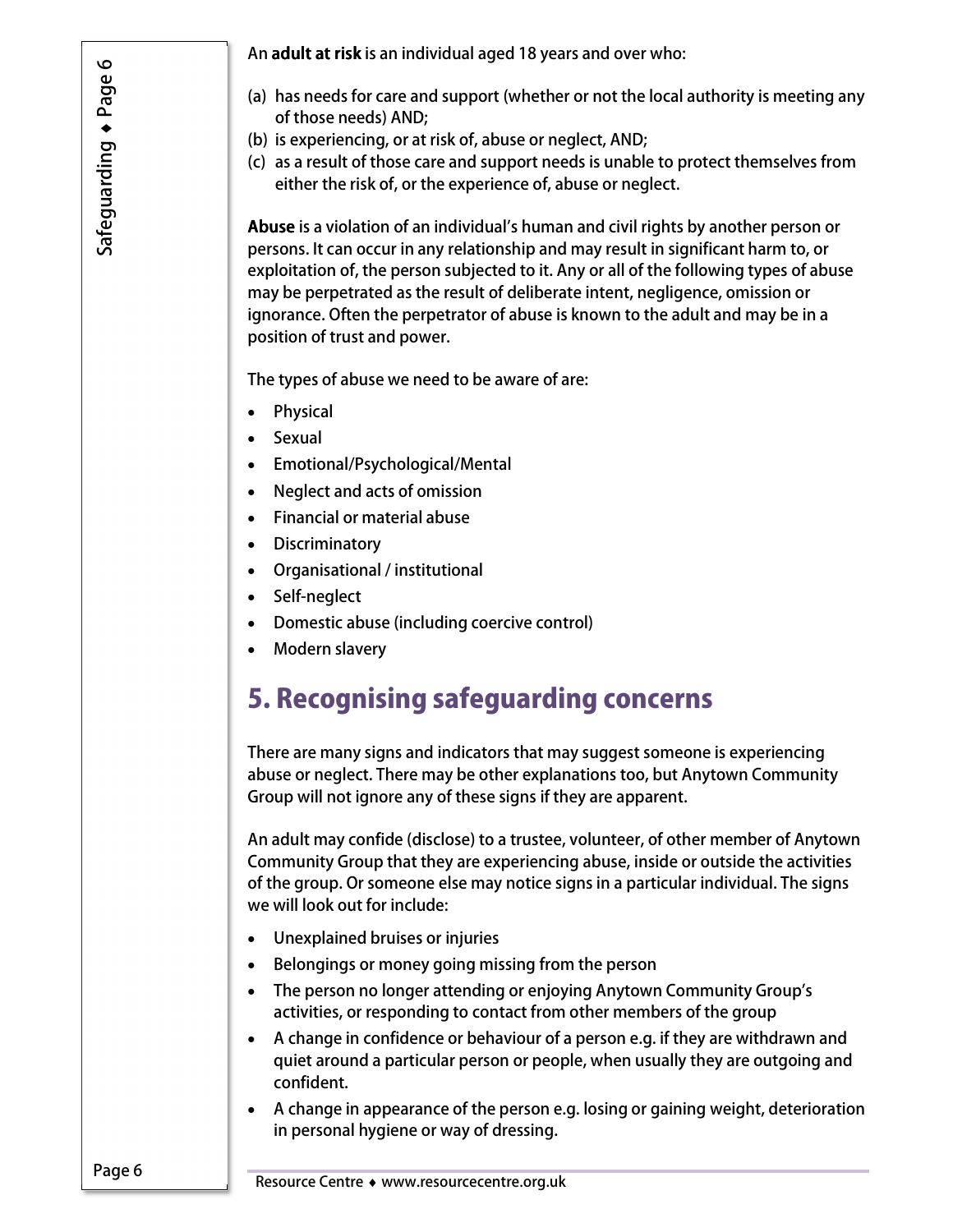- Someone else (e.g. a parent, carer or family member) always speaking for the person and not allowing them to make their own choices
- The person showing fear of, or not wanting to be around, a particular individual or group of people

### 6. Responding to concerns

Anytown Community Group has a designated safeguarding lead whose contact details are in section 11.

Anytown Community Group recognises that it can be difficult for many reasons to speak up if you think someone is being abused or neglected. However, we expect our volunteers, trustees, and staff to take action in response to any concerns. Our safeguarding lead will support the person raising the concerns, as well as the person being abused.

If anyone in the group notices any signs of abuse or neglect in another person, they should bring these concerns to the safeguarding lead.

If someone discloses to anyone else in the group that they are being abused, the response should be as follows:

- Always make sure the person speaking up feels they are being listened to and supported
- Don't promise to keep information confidential between you and them
- Tell the designated safeguarding lead about the concerns (unless the safeguarding lead is implicated in causing the harm or perpetrating the abuse. In this situation, information should be shared with a trusted committee member/trustee and they will be responsible for taking further action instead of the safeguarding lead)
- Ask for the person's consent to share the information. If they refuse and you are still worried that they or someone else is at immediate risk of harm, you cannot wait for this consent. You must share this information with the safeguarding lead.
- Write a clear statement of what you have been told, seen, or heard

The designated safeguarding lead (DSL) is responsible for taking further action once concerns have been raised with them. Throughout the process, the safeguarding lead will record all the information they are given, the actions they take, and why. The procedures they will follow are:

#### 6.1 Initial assessment

As soon as information is shared with the safeguarding lead, they will make an initial assessment of the concern. They will, if possible, talk to the person reporting the concern and gather as much information as possible from them.

Key questions to ask:

- What type of concern has been reported? Different actions are required depending on what type of concern it is (see below)
- What action has already been taken?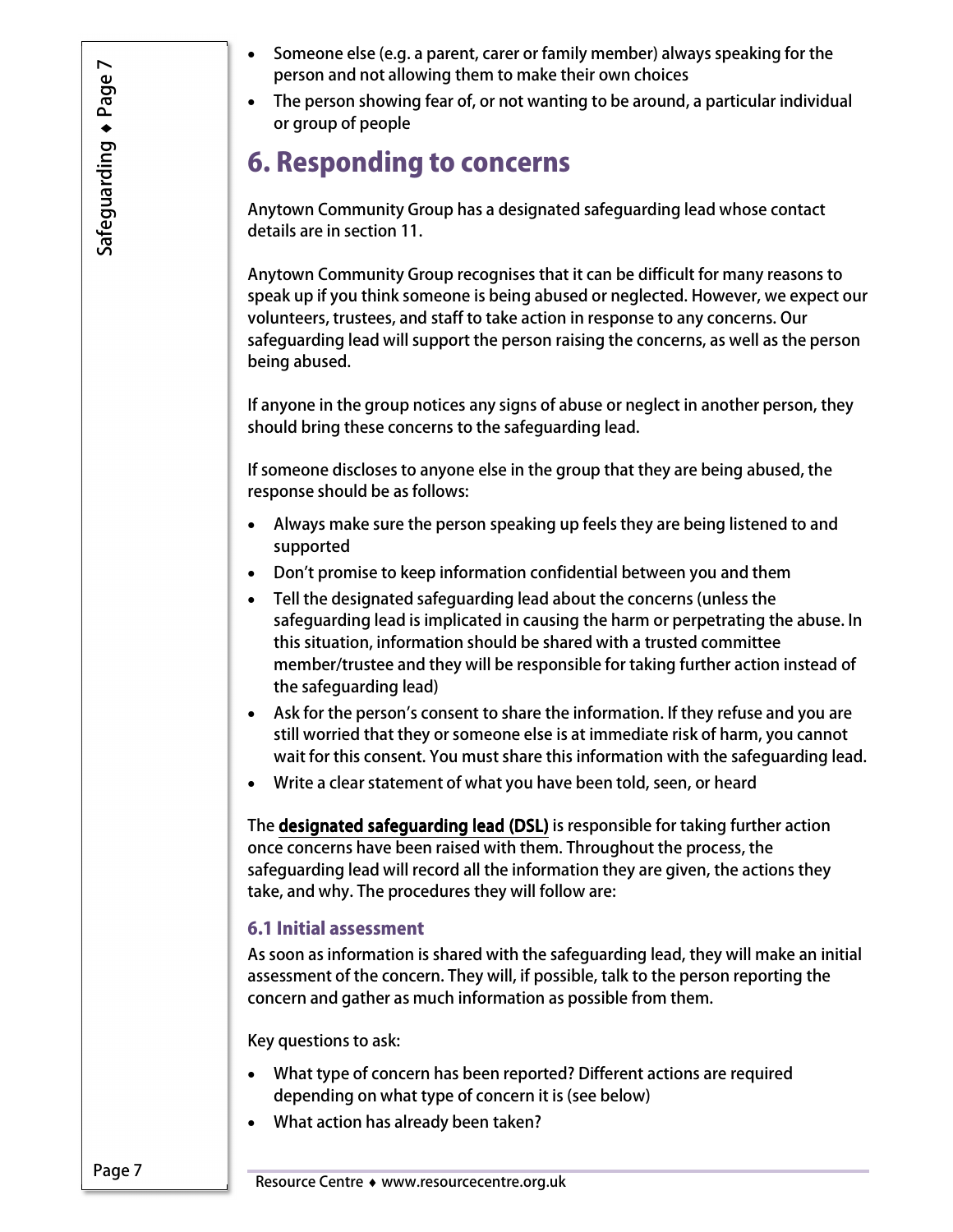- Is anyone else in the organisation affected by this situation (e.g. other volunteers or those you work with)? Are there any attitudes or emotions that you may have to be aware of?
- How might this concern affect what the organisation delivers in the short term?
- Who else might need to be informed?
- What other actions now need to be taken?

### 6.2 Immediate actions depending on what type of concern has been raised

(a) Emergency incidents: this is when there's a life-threatening situation where there's imminent danger and harm to an adult, young person or child.

- Immediately contact the emergency services if they haven't been called already.
- Make sure the current situation is safe.
- Establish how others are coping do they need any immediate support?
- Inform the senior people in the group

(b) Protection concerns: This is when an adult who you believe is unable to protect themselves is at current risk of, or has experienced, abuse or harm.

- If the person is in immediate danger, call the police.
- If they're not in immediate danger, you must contact the local authority safeguarding team within 24 hours and make a referral (contact details are in section 10).
- Be guided by the safeguarding team or police on any further actions required of you.

(c) Allegations concerning staff or volunteers: this is when someone has alleged that staff or volunteers from your organisation have harmed or abused an adult at risk.

- Contact the local authority safeguarding team as soon as possible within 24 hours.
- Be guided by them on any further actions required of you.

(d) Welfare concerns: This is when no one has been harmed in any way, but a person shows signs of being in need. It's when you have concerns for their health, wellbeing or safety if they don't get help.

- Within 7 days you, or someone in your organisation, should speak with the person. When it is appropriate you should also speak with their family or carer. You must explain your concerns and make sure they have the support they need.
- Depending on the conversation, the safeguarding lead may then also:
	- $\circ$  Help the person or their family access services or give them the information they need to do this themselves.
	- $\circ$  Speak to another professional who is already working with the person or family, such as a social worker, about their needs.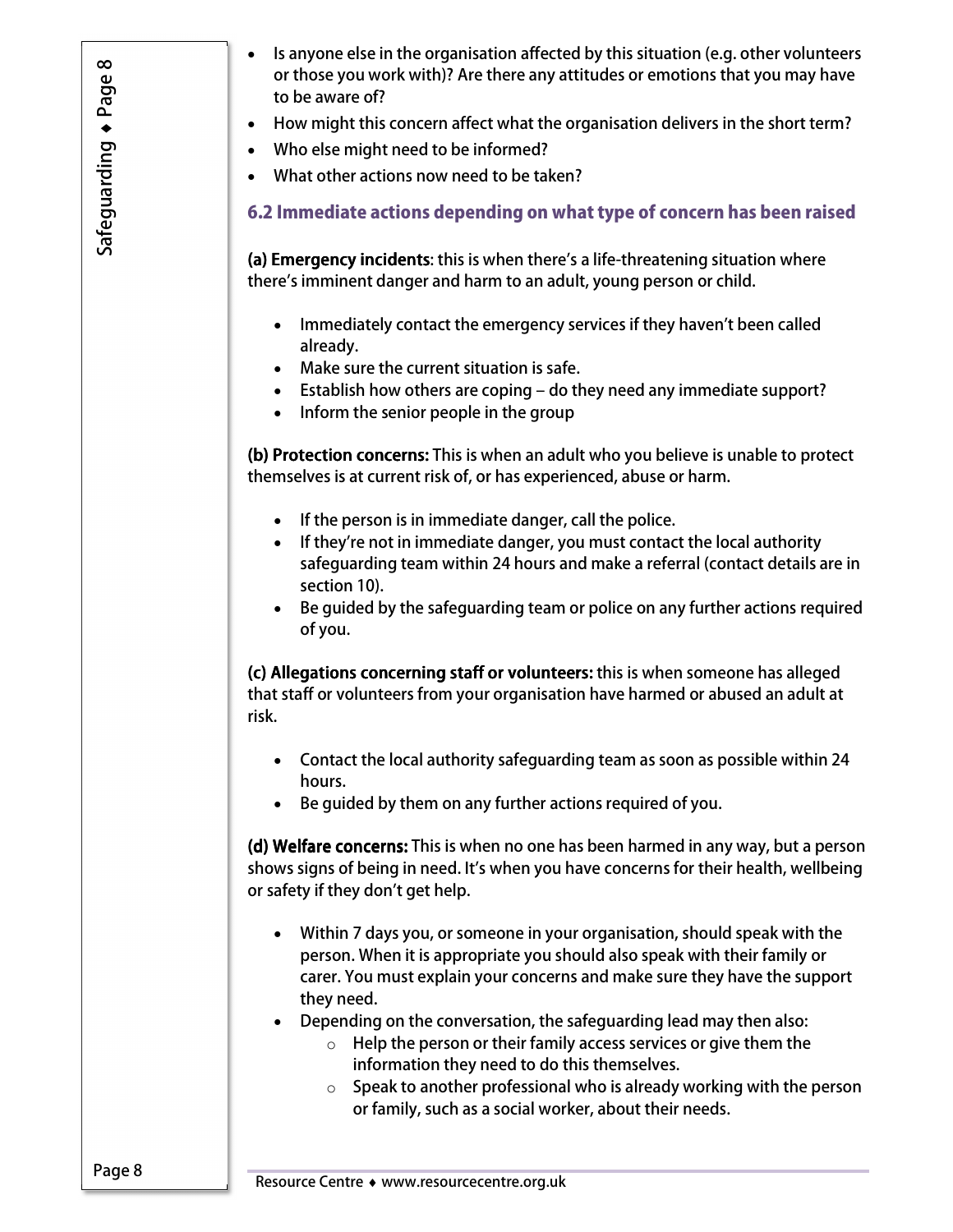(e) Concerns about other organisations: This is a situation where the safeguarding concern is about another organisation, their staff, volunteers or the people they work with.

- As soon as possible within 24 hours contact the designated safeguarding lead of the organisation in question and pass on your concerns, if this has not already happened.
- In some circumstances you may decide to follow up with the organisation to confirm they have acted on the issue.
- If at any point you think the organisation has not acted and someone is at risk, you should contact the local safeguarding team yourself.

(f) Responding to historic or non-recent concerns: You may become aware or be told about a concern from an adult relating to an incident which took place in the past, including when they were a child. Historical allegations of abuse should be taken as seriously as contemporary allegations.

- Remember that it's never too late to report abuse. An individual can make a formal complaint to the police about non-recent abuse, ideally in the geographic area in which the abuse is reported to have taken place.
- Establish if the person alleged to have caused the harm works with children or adults at risk. Try to find out their recent or current whereabouts and any contact they have with children or adults at risk. A referral should be made to social services, with the consent of the person who experienced the abuse if possible.
- Consider what consent the person has given for information to be shared. How, when and to whom they share this information should usually be with their consent.
- Signpost the person who experienced the abuse to relevant support groups that can help them.

(g) Supporting those who share a concern with you: Your primary concern should be the best interests of the person who is at risk of harm. However, the person sharing this concern with you may also be distressed by the situation, even if they are reporting on behalf of someone else. Everyone can respond to worries about another differently. If someone has previously experienced trauma they can find it especially upsetting.

- Thank them for bringing this concern to your attention and that they have fulfilled their key responsibility
- Explain that you will now take responsibility in leading management of this concern and any contact with statutory agencies
- Highlight that there may be limited updates that you have or can give them on the situation; that does not mean that it was not important for them to share their concern
- Remind them of the importance of confidentiality and not sharing this information further
- Ensure they have your contact details in case they think of anything else they have not yet shared that they think may be relevant
- Discuss with them what additional support they may require. Consider contacting them later to check in on how they are doing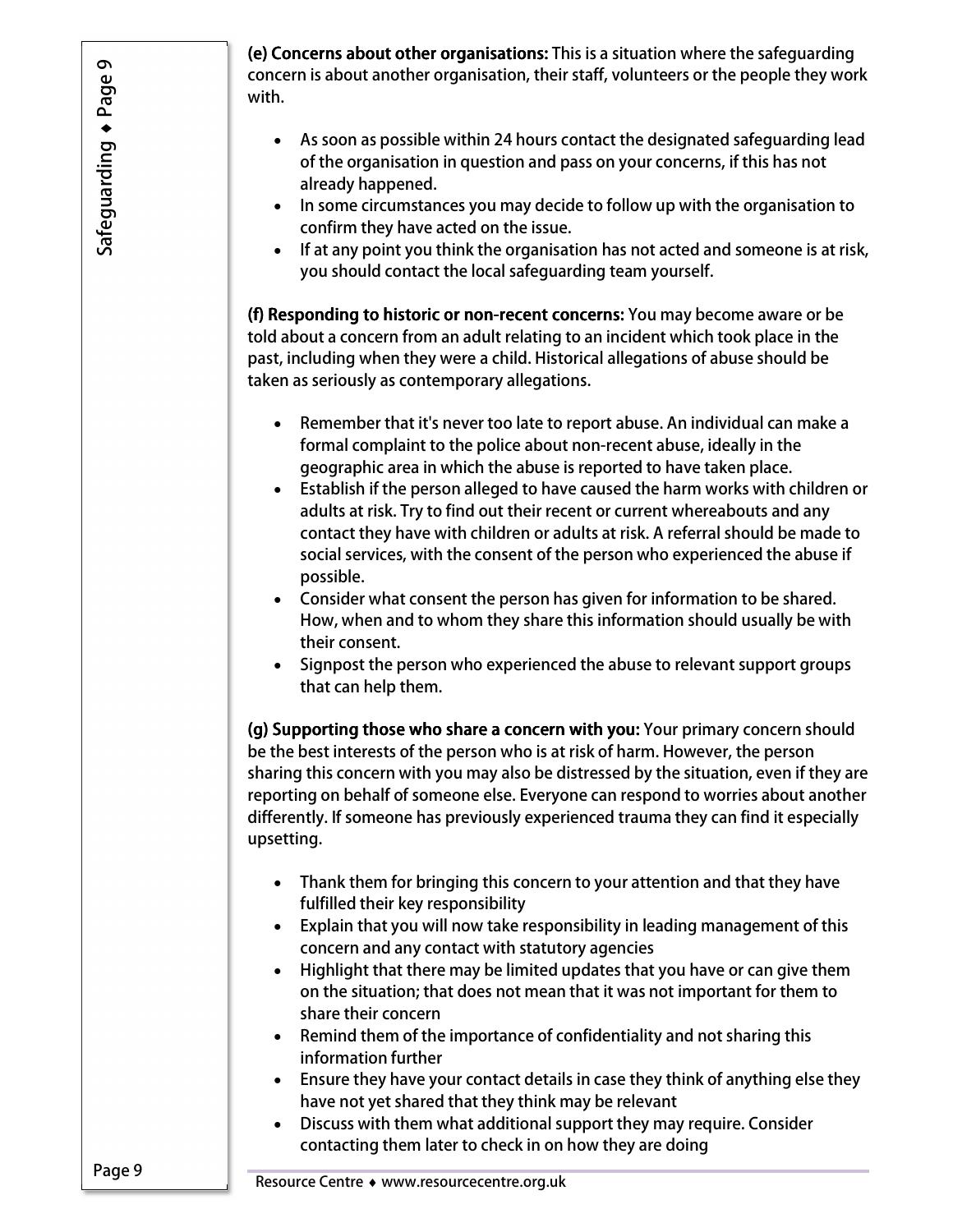### 7. Keeping records

Anytown Community Group recognises that it is vital to record and store details about any safeguarding concerns that arise. We will record information, even if the concerns have not been shared with the police or the local authority safeguarding team. These records are extremely sensitive and will be kept in a locked cabinet or drawer (if hard copy) and/or password protected and stored on a computer with protection against hackers and viruses (if electronic).

It is the responsibility of the designated safeguarding lead to ensure that the following information is recorded about every safeguarding concern:

- The date and time of the incident/disclosure/concern
- The date and time of the report
- The name and role of the person to whom the concern was originally reported and their contact details
- The name and role of the person making the report (if this is different to the above) and their contact details
- The names of all parties who were involved in the incident, including any witnesses
- The name and any other relevant information about the adult who is the subject of the concern (including information about their care and support needs)
- What was said or done and by whom
- Any action taken to look into the matter
- Any further action taken (such as a referral being made)
- The reasons why the organisation decided not to refer those concerns to a statutory agency (if relevant)

Each record will be signed and dated by the person making the report.

### 8. Confidentiality, consent and information sharing

Timely information sharing is key to keeping people safe and responding appropriately to concerns about their welfare. In general, Anytown Community Group expects all committee members, volunteers and staff to maintain confidentiality and act in accordance with the UK General Data Protection Regulations (GDPR).

We will share information within the group (e.g. with other volunteers) in situations where this is necessary in order to deal effectively with safeguarding concerns or to provide continuity of support. We will share information with other organisations in order to keep a person safe.

Whenever confidential information is shared, we will follow the principles below. We will:

- Have a clear and legitimate purpose
- Keep clear records of why we chose to share the information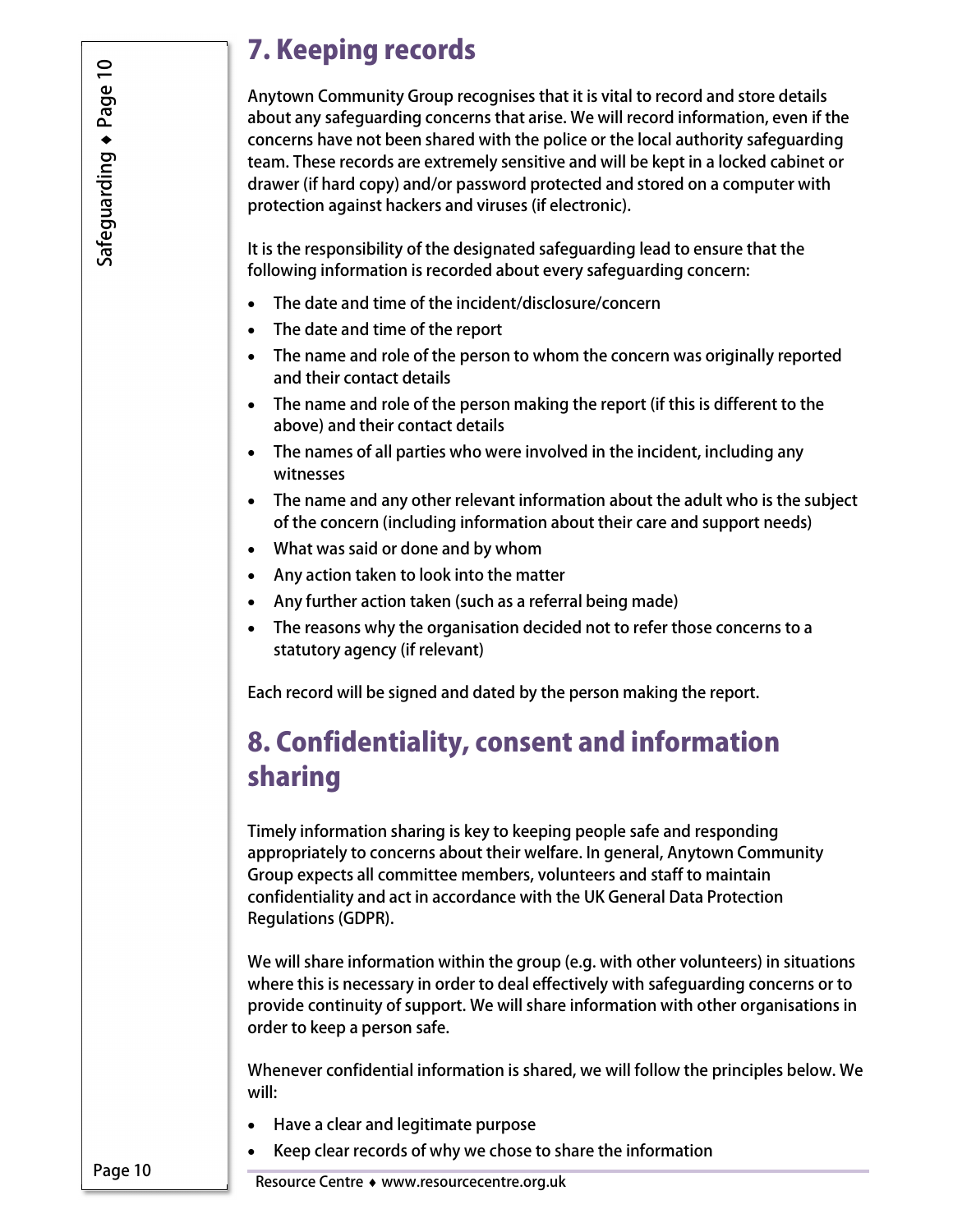- Safeguarding Page 11
- Ensure we are not putting the person at risk by sharing information
- Be as factual as possible
- Seek consent. If the adult refuses consent, we may share information only if:
	- $\circ$  We think they are at serious risk of harm or abuse, including harming themselves;
	- $\circ$  Information indicates that a serious crime has been or is going to be committed;
	- $\circ$  We think the person lacks the mental capacity to decide for themselves and we believe it would be in the individual's best interests;
	- o We are required by law e.g. if we suspect FGM, forced marriage, or a possible terrorist threat.

### 9. Recruiting and training volunteers

Anytown Community Group volunteers that work with adults at risk will be given an induction which covers the safeguarding policy and procedures of the group. They will be trained in: our code of conduct; definitions of abuse and harm; recognising signs of abuse; and how to respond to concerns and disclosures. All volunteers will know who is the designated safeguarding lead, and that they should go to them with any concerns.

The designated safeguarding lead will be offered further training to ensure they are clear about their role, and what action to take in response to different concerns.

We will apply for Disclosure and Barring Service (DBS) checks for all volunteers for whom we are legally required to do so.

### 10. Reviewing policy and procedures

This policy and its procedures will be reviewed every 2 years. They were last reviewed and updated on [date].

### 11. Key contacts

Anytown Community Group's Designated Safeguarding Lead Name:

Contact details:

### Brighton & Hove City Council Safeguarding Hub

This is the safeguarding team to contact to make a referral about an adult at risk.

9am-5pm Monday-Friday: phone 01273 29 55 55 or email hascsafeguardinghub@brighton-hove.gov.uk

Complete the online form to report abuse: https://www.brighton-hove.gov.uk/adultsocial-care/adult-abuse-form-members-public

#### Sussex Police

Non-emergency, phone: 101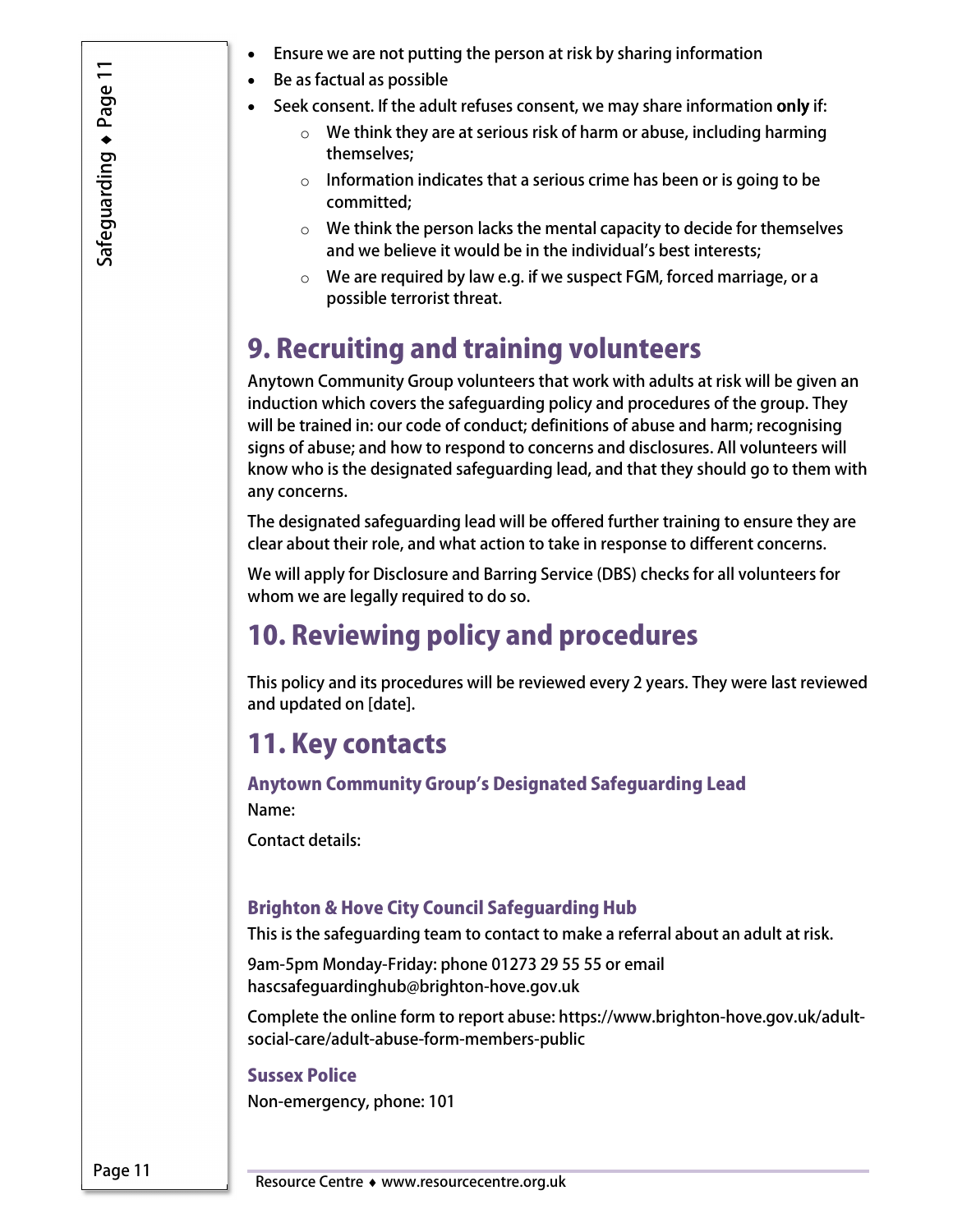#### Elder Abuse UK Helpline

Phone for advice: 080 8808 8141

https://wearehourglass.org/

#### National Domestic Violence Helpline

Freephone, 24 hours a day, for advice: 0808 2000 247

http://www.nationaldahelpline.org.uk

#### Brighton & Hove Domestic Abuse support services

#### Victim Support

Monday-Friday 9am-5pm: phone 0300 323 9985 or email b&hdass@victimsupport.org.uk

Out of hours: 08 08 16 89 111

Live chat (24 hours): https://www.victimsupport.org.uk/help-and-support/gethelp/support-near-you/live-chat/

#### **RISE Helpline**

Tuesday and Wednesday 9.30am-12noon, or Wednesday 5pm-7pm: phone 01273 622 822 or email helpline@riseuk.org.uk

LGBT+ specialist caseworker, Monday 5pm-7pm: phone 01273 622822 or email lgbt@riseuk.org.uk

### Brighton & Hove Safeguarding Adults Board

www.bhsab.org.uk

accesspoint@brighton-hove.gov.uk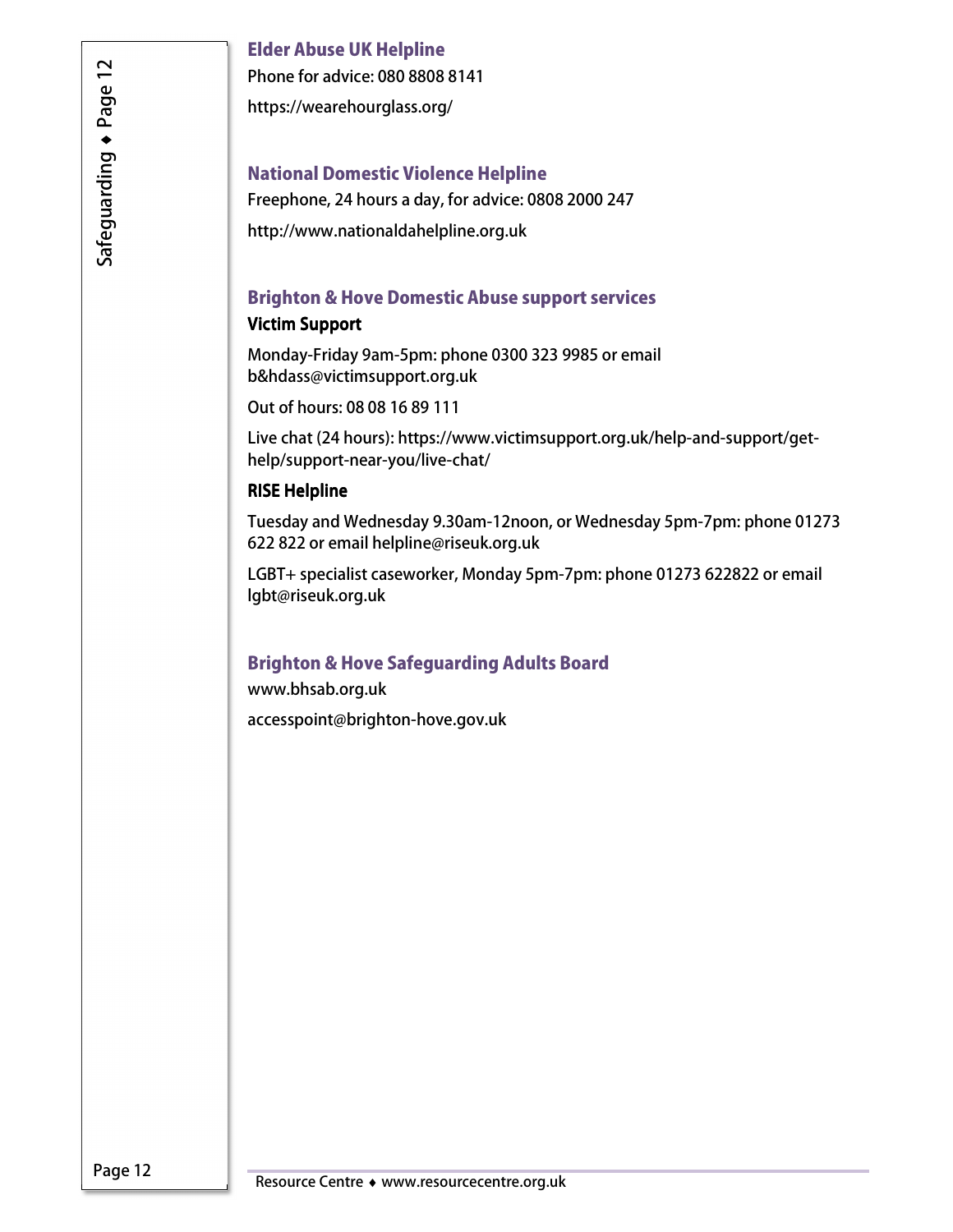## Sample policy: Safeguarding children

This sample policy is aimed at small, volunteer-led community groups. Your group may decide to include more detail in some sections, or have different procedures, principles, etc. It is important that the policy you write is relevant for your group, the activities you do, and the people you work with. The last section of this information sheet, Useful Resources, lists some good online resources to refer to if you need help thinking through particular parts of your safeguarding practices or policy.

### 1. Purpose of the policy

Anytown Community Group is committed to safeguarding practices that help ensure the safety of children whilst taking part in our group activities and in the wider community. This policy helps everyone involved in our group:

- be aware of our legal responsibilities
- understand the safeguarding risks in Any Group
- know what to do if they have a concern about the wellbeing or welfare of any child that comes into contact with our group.

This safeguarding policy, and associated procedures, apply to all individuals involved in Anytown Community Group, including: trustees, members, volunteers, and staff. The policy applies to all concerns about the safety of children while taking part in our group and the activities we run, or while in the wider community.

### 2. Code of conduct

When working with children we are acting in a position of trust. We recognise that keeping our group safe is everyone's responsibility, and we expect our members, volunteers, staff and trustees to behave according to the following values:

- All children have an equal right to protection from abuse and to be kept safe from harm regardless of their age, disability, gender reassignment, marriage and civil partnership, pregnancy and maternity, race, religion or belief, sex, and sexual orientation.
- We recognise some children are additionally vulnerable because of the impact of previous experiences, their level of dependency, communication needs or other issues.
- We listen to and respect everyone in the group.
- We use language that is appropriate for age and ability, and not offensive or discriminatory.
- We encourage a culture of honesty, where everyone feels comfortable to point out attitudes or behaviours they do not like.
- We know it isn't always easy to be vocal about concerns for ourselves or for other people.
- We ensure that whenever possible there is more than one adult present during activities with children or, if this isn't possible, that we are within sight or hearing of other adults.
- All allegations and suspicions of neglect and abuse will be taken seriously and responded to swiftly and appropriately.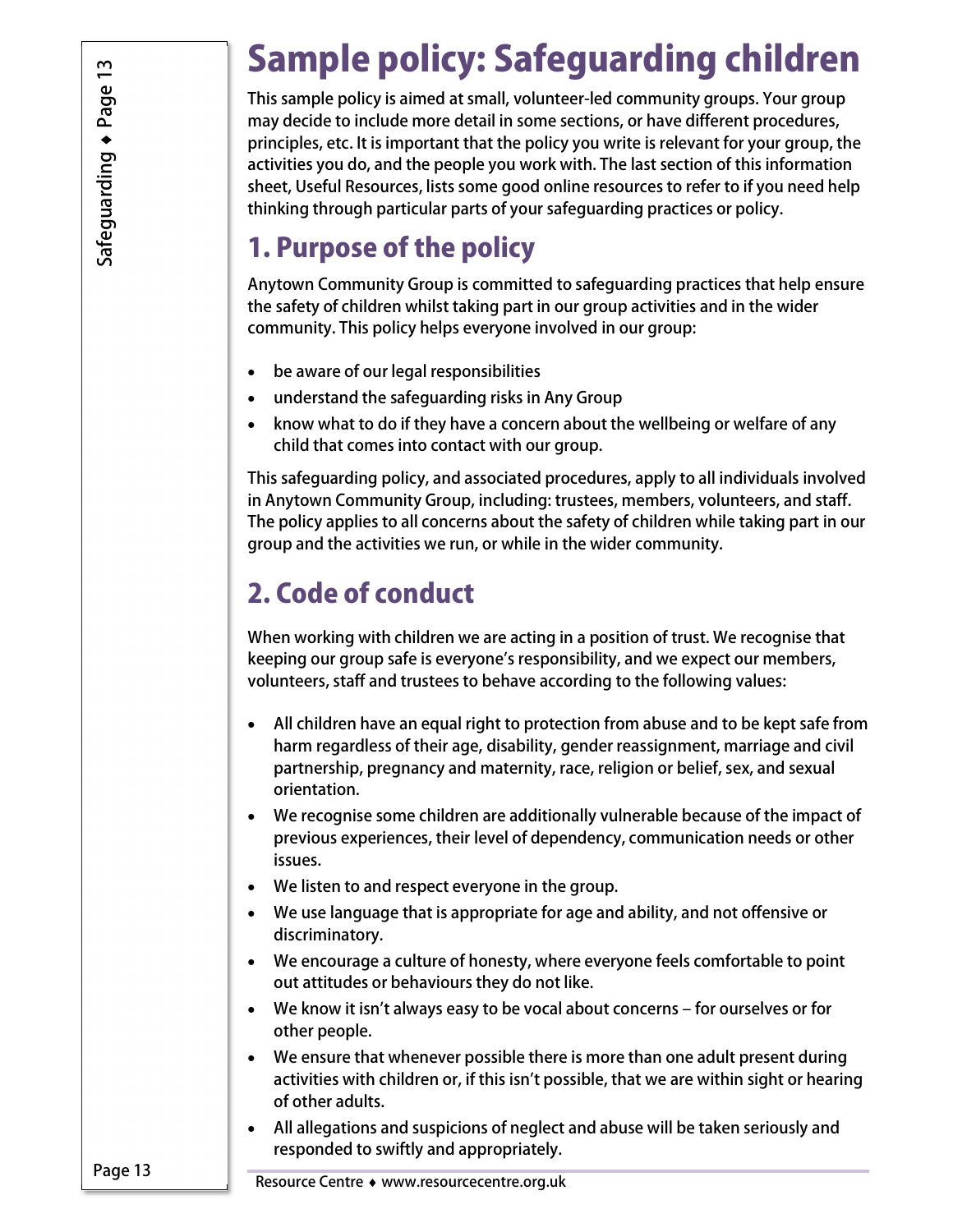Safeguarding Page 14 This means when working with children, we will never:

- Promise to keep secrets safeguarding relies on sharing concerns appropriately with other agencies.
- Allow suspicions or allegations of abuse or neglect to go unreported
- Act in a way that is threatening, abusive or bullying
- Jump to conclusions about others without checking facts
- Enter into a sexual or intimate relationship with a child

### 3. Legislation

Anytown Community Group recognises the importance of Working Together to Safeguard Children. We are committed to working with our local authorities and the Local Safeguarding Children Board.

This policy, and the practices within it, are based on the relevant legislation and guidance seeking to protect children, including:

- The Children Acts 1989 and 2004;
- Working Together to Safeguard Children 2018

### 4. Definitions

The Children Act 1989 defines a child as: anyone who has not yet reached their 18th birthday, even if they are living independently, are a member of the armed forces or are in hospital.

Child abuse happens when a person harms a child. Children may be abused by: family members; friends; people working or volunteering in organisational or community settings; people they know; or strangers.

The types of abuse we need to be aware of are:

- Physical abuse
- Neglect
- Emotional abuse
- Bullying and cyberbullying
- Child sexual exploitation
- Child criminal exploitation
- Child trafficking
- Domestic abuse
- Female genital mutilation
- Grooming
- Historical abuse
- Online abuse
- Radicalisation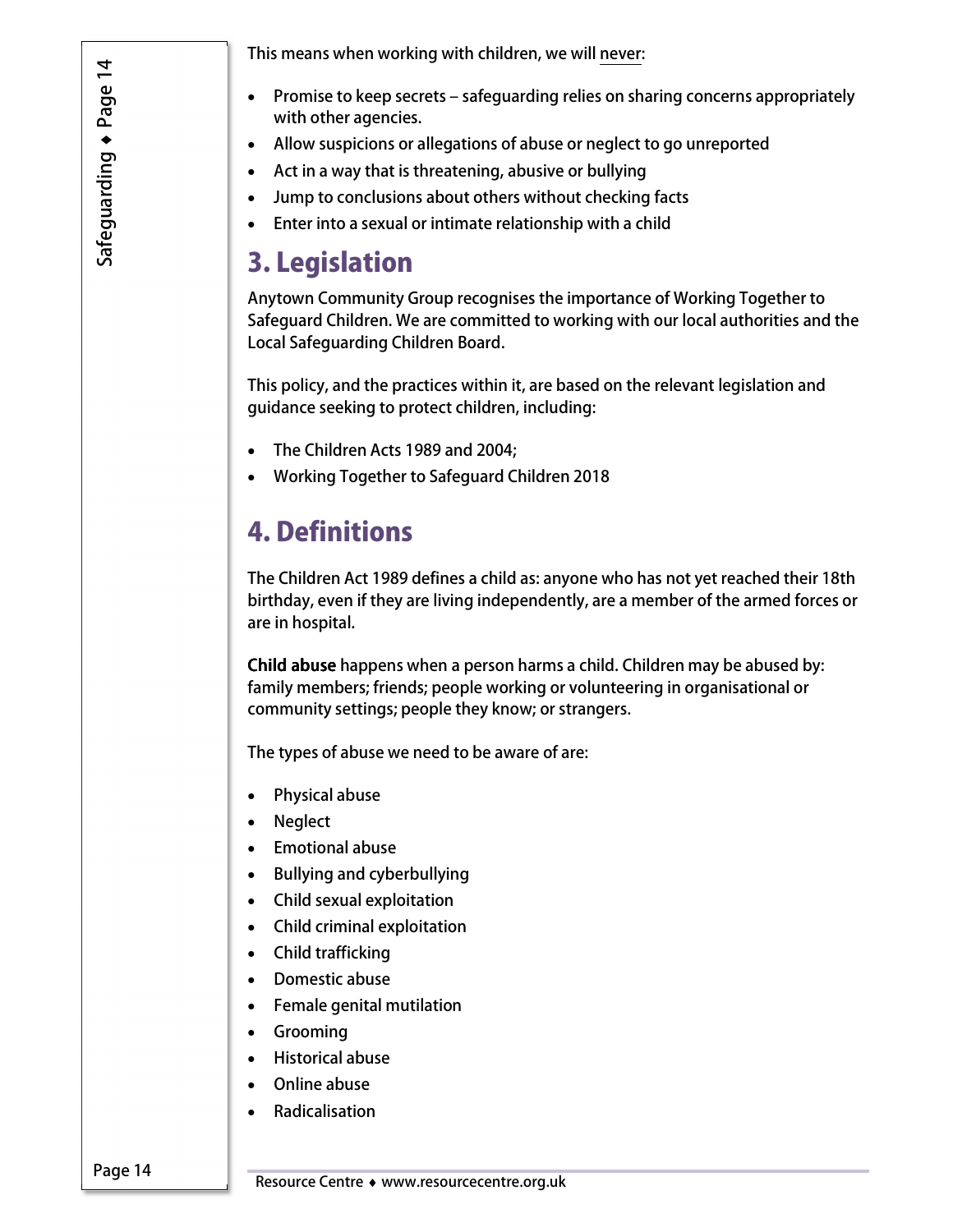### 5. Recognising safeguarding concerns

There are many signs and indicators that may suggest a child is experiencing abuse or neglect. There may be other explanations too, but Anytown Community Group will not ignore any of these signs if they are apparent.

A child may confide (disclose) to a trustee, volunteer, of other member of Anytown Community Group that they are experiencing abuse, inside or outside the activities of the group. Or someone else may notice signs in a particular child.

Different forms of abuse and neglect may have different signs. We will look out for all those listed below.

### Physical Abuse

Visible signs

- Injuries to any part of the body
- Children who find it painful to walk, sit down, move their jaws or exhibit other signs of pain
- Injuries which are not typical of the bumps and bruises associated with children's activities
- The regular occurrence of unexplained injuries
- The child who is frequently injured where even apparently reasonable reasons are given

#### Behavioural signs

- Furtive or secretive behaviour
- Uncharacteristic aggression or withdrawn behaviour
- Compulsive eating or sudden loss of appetite
- The child who suddenly becomes ill co-ordinated
- The child who finds it difficult to stay awake
- The child who is repeatedly absent

What to listen for

- Confused or conflicting explanations about how injuries were sustained
- Evaluate carefully what is said and preferably document it verbatim
- Consider if the explanation is in keeping with the nature and site of the injury

#### Consider

- What you know about the family?
- Is there a history of known or suspected abuse?
- Has the family been under stress recently?
- Do you have concerns about the family?

### Emotional Abuse

Watch for parent/carer behaviours

- Poor attachment with the child
- Unresponsive or neglectful behaviour towards the child's emotional needs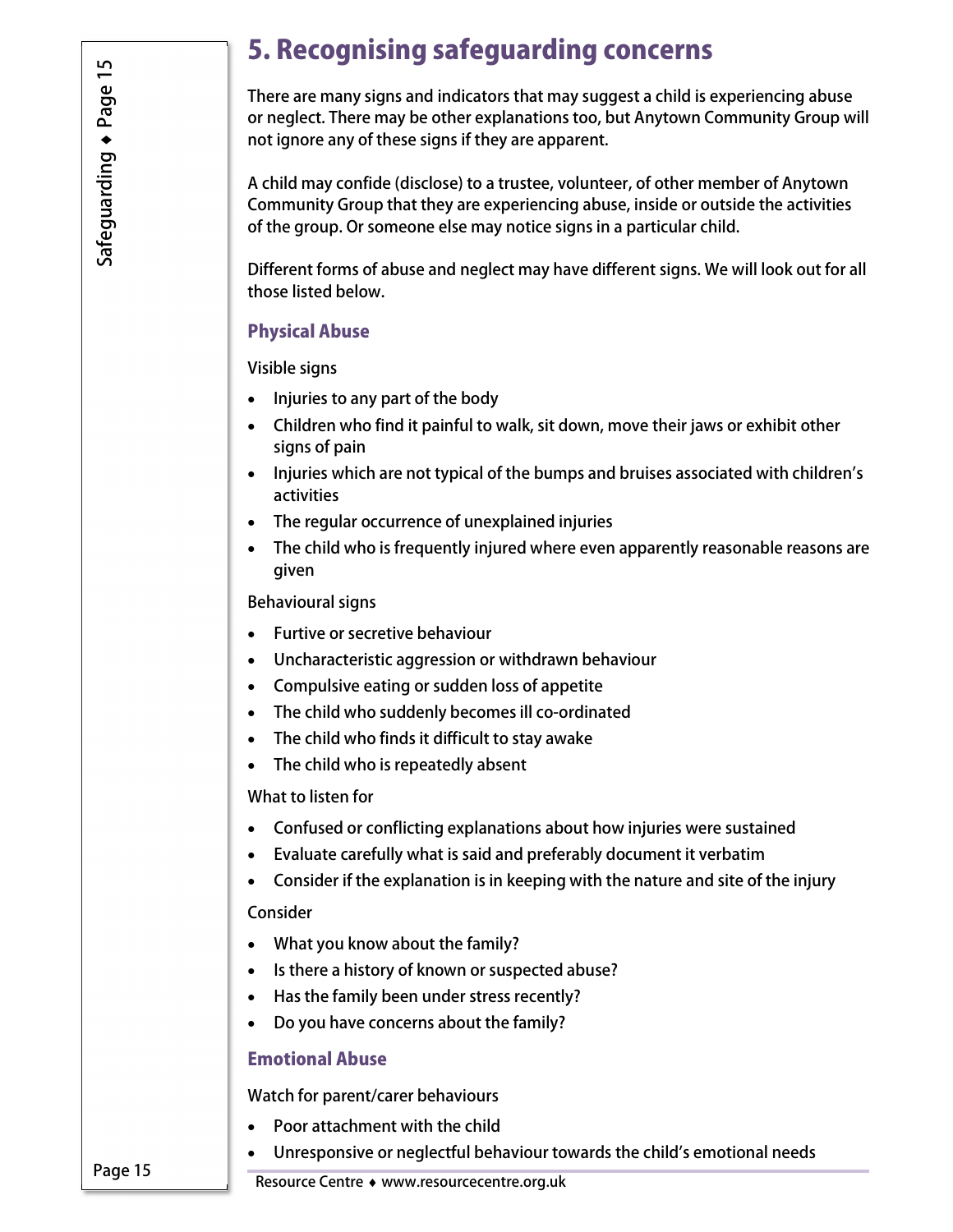- Inappropriate or inconsistent developmental expectations of the child
- Parental problems that supersede the needs of the child
- Dysfunctional family relationships, including domestic violence

Watch for child behaviours

- Signs of low self-esteem, unhappiness, fear, distress, anxiety
- Attention seeking, opposing, withdrawn, insecure
- Failure to thrive/faltering growth, delay in achieving developmental, cognitive or educational milestones

#### Sexual Abuse

There may be no obvious signs of sexual abuse, but the following may be signs that a child is, or has been, sexually abused:

Physical signs

- Signs of blood or discharge on the child's under clothes
- Awkwardness in walking or sitting down
- Tummy pains
- Regression into bed-wetting
- Tiredness

Behavioural signs

- Extreme variations in behaviour (e.g. anxiety or withdrawal)
- Sexually provocative behaviour or knowledge that is incompatible with the child's age or understanding
- Drawings and/or writing that is sexually explicit (this can be an indirect disclosure)
- Direct disclosure; it is important to recognise that young children have neither the experience nor the understanding to be able to make up stories about sexual assault.

#### **Neglect**

Physical signs

- Abnormal growth including failure to thrive
- Underweight or obesity
- Recurrent infection
- Unkempt, dirty appearance
- Smelly
- Inadequate/unwashed clothes
- Hunger
- Listlessness

Behavioural signs

- Attachment disorders
- Indiscriminate friendliness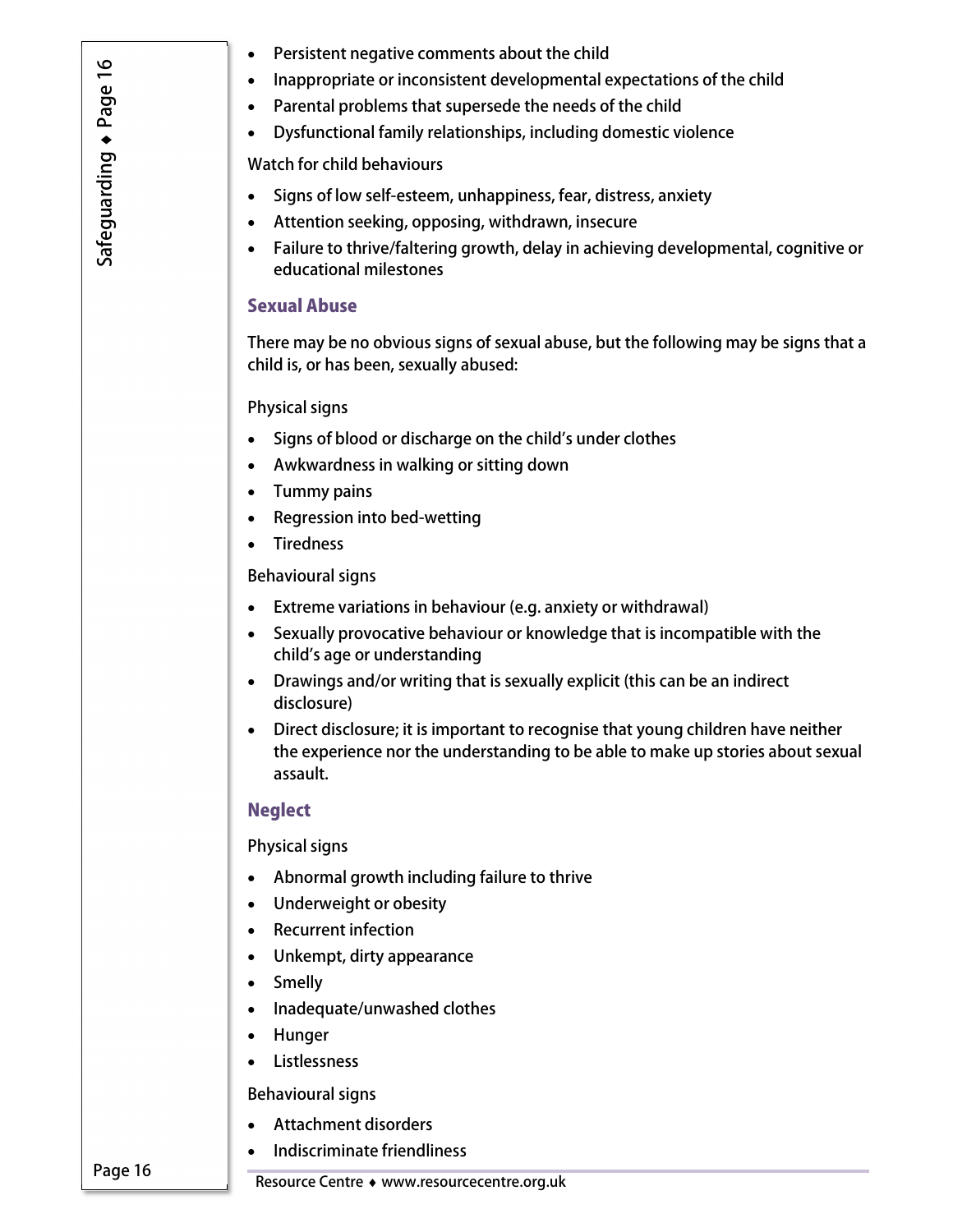- Poor social relationships
- Poor concentration
- Developmental delays
- Low self-esteem

Environmental signs

- Insufficient food, heating and ventilation at home
- Risk from animals in the household
- Inappropriate sleeping arrangements and inadequate bedding
- Dangerous or hazardous environment

#### **Radicalisation**

#### Behavioural signs

- Becoming isolated from family and friends
- Talking as if from a scripted speech
- Being unwilling to discuss opinions
- A hostile attitude towards others
- Increased levels of anger
- Increased secretiveness, especially around internet use

### Bullying / Cyberbullying

#### Physical signs

- Belongings getting lost or damaged
- Coming home with physical injuries, like unexplained bruises
- Torn clothes

#### Behavioural signs

- Being afraid to go to school
- Being mysteriously 'ill' each morning
- Skipping school
- Doing less well at school
- Being nervous or losing confidence
- Becoming quiet and withdrawn
- Asking for or stealing money (to give to bullies)
- Problems eating or sleeping
- Bullying other children

### FGM (Female Genital Mutilation)

#### Signs that FGM might happen

- A special occasion or ceremony is going to take place where a girl 'becomes a woman' or is 'prepared for marriage'
- A relative or someone known as a 'cutter' is visiting from abroad
- A girl has an unexpected or long absence from school/regular activities
- $\bullet$  A girl runs away or plans to run away from home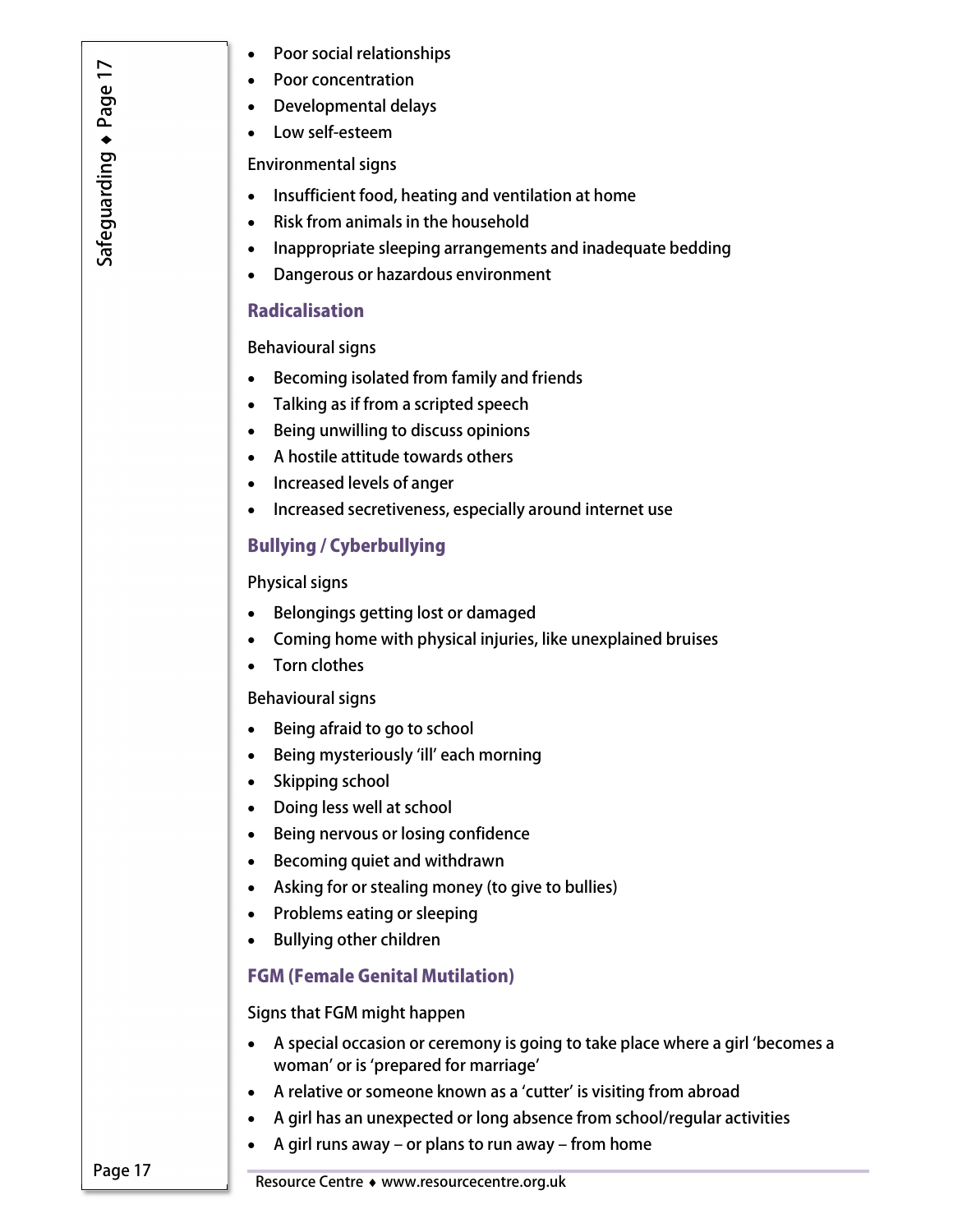Behavioural/physical signs that FGM might have taken place

- Difficulty or discomfort walking, standing or sitting
- Complaints of pain between legs
- Spending longer than normal in the bathroom or toilet (due to difficulties urinating)
- Appearing quiet, anxious, or depressed
- Trying to get out of physical education or sporting activities
- Mentioning that someone did something to them that they are not allowed to talk about
- Reluctant to go to the doctors or have routine medical examinations
- Asking for help, but possibly avoiding being explicit about the problem because they're scared or embarrassed
- Acting differently after an absence (e.g. acting withdrawn or bleeding, discharge, urinary infections, clutching their body)

### 6. Responding to concerns

Anytown Community Group has a designated safeguarding lead whose contact details are in section 11.

Anytown Community Group recognises that it can be difficult for many reasons to speak up if you think a child is being abused or neglected. However, we expect our members, volunteers, trustees, and staff to take action in response to any concerns. Our safeguarding lead will support the person raising the concerns, as well as the child at risk of/experiencing abuse.

If anyone in the group notices any signs of abuse or neglect in a child, they should bring these concerns to the safeguarding lead.

If a child discloses to any adult in the group that they are being abused, the response should be as follows:

- Always make sure the child speaking up feels they are being listened to and supported
- Reassure the child they have done the right thing by telling you
- Emphasise that abuse is never their fault
- Take time, be patient, and let the child go at their own pace
- Don't promise to keep information confidential between you and them. Explain that you need to share the information with someone who will be able to help.
- Tell the designated safeguarding lead about the concerns (unless the safeguarding lead is implicated in causing the harm or perpetrating the abuse. In this situation, information should be shared with a trusted committee member and they will be responsible for taking further action instead of the safeguarding lead)
- Write a clear statement of what you have been told, seen, or heard
- Do not talk to the alleged perpetrator about the child's disclosure, this could make it a lot worse for the child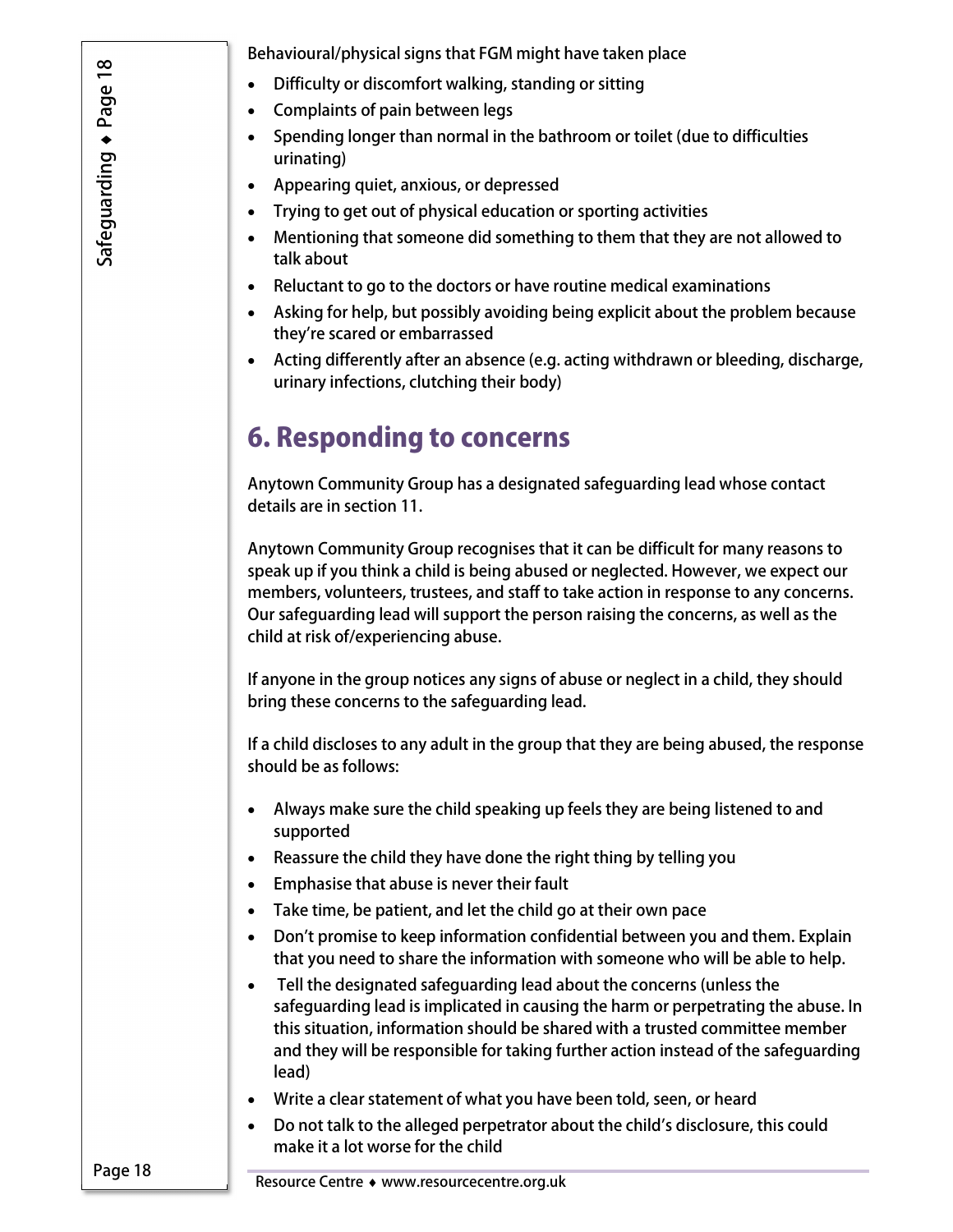**The designated safeguarding lead** is responsible for taking further action once concerns have been raised with them. Throughout the process, the safeguarding lead will record all the information they are given, the actions they take, and why (also see section 7). The procedures they will follow are:

#### 6.1 Initial assessment

As soon as information is shared with the safeguarding lead, they will make an initial assessment of the concern. They will, if possible, talk to the person reporting the concern and gather as much information as possible from them.

If the concern is being raised based on a direct disclosure from a child, the safeguarding lead will not question the child or ask them to repeat any details. They may, however, tell the child that they have heard the concerns, reassure the child again that they have done the right thing in disclosing, and tell them what the next steps will be.

Key questions for the safeguarding lead to consider:

- What type of concern has been reported? Different actions are required depending on what type of concern it is (see below)
- What action has already been taken?
- Is anyone else in the organisation affected by this situation (e.g. other volunteers or those you work with)? Are there any attitudes or emotions that you may have to be aware of?
- How might this concern affect what the organisation delivers in the short term?
- Who else might need to be informed?
- What other actions now need to be taken?

### 6.2 Immediate actions depending on what type of concern has been raised

(a) Emergency incidents: these are when there's a life-threatening situation where there's imminent danger and harm to a child.

- Immediately contact the emergency services if they haven't been called already.
- Make sure the current situation is safe.
- Establish how others are coping do they need any immediate support?
- Inform the senior people in the group

(b) Protection and welfare concerns: these are when there are suspicions or disclosures that a child is at current risk of, or is experiencing, abuse or harm.

- If the child is at immediate risk, call the police.
- If they are not in immediate danger, but there has been a disclosure from the child, you should make a referral to the local authority safeguarding team (Front Door for Families, contact details are in section 11) within 24 hours
- If the child is showing signs (see section 5) but there has not been a direct disclosure, you can consult with the NSPCC Helpline (contact details in section 11) and be guided by them on any further actions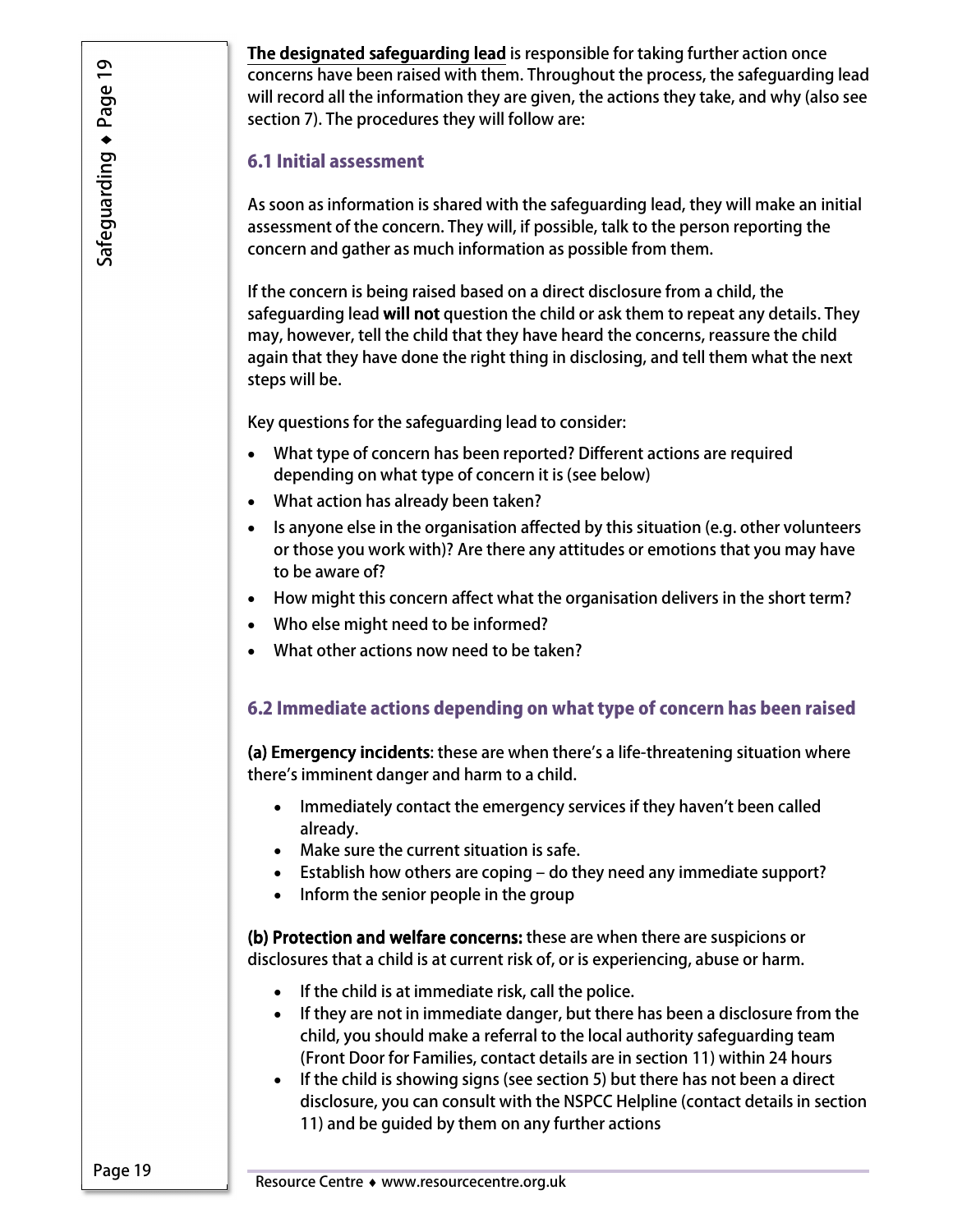(c) Allegations concerning staff or volunteers: this is when someone has alleged that staff or volunteers from your organisation have harmed or abused a child.

- Contact the local authority safeguarding team (Front Door for Families, contact details are in section 11) as soon as possible within 24 hours.
- Be guided by them on any further actions required of you.

(d) Concerns about other organisations: This is a situation where the safeguarding concern is about another organisation, their staff, volunteers or the people they work with.

- As soon as possible within 24 hours contact the designated safeguarding lead of the organisation in question and pass on your concerns, if this has not already happened.
- In some circumstances you may decide to follow up with the organisation to confirm they have acted on the issue.
- If at any point you think the organisation has not acted and someone is at risk, you should contact the local authority safeguarding team yourself.

(e) Supporting those who share a concern with you: Your primary concern should be the best interests of the child who is at risk of harm. However, the person sharing this concern with you may also be distressed by the situation, even if they are reporting on behalf of someone else. Everyone can respond to worries about another differently. If someone has previously experienced trauma they can find it especially upsetting.

- Thank them for bringing this concern to your attention and that they have fulfilled their key responsibility
- Explain that you will now take responsibility in leading management of this concern and any contact with statutory agencies
- Highlight that there may be limited updates that you have or can give them on the situation; that does not mean that it was not important for them to share their concern
- Remind them of the importance of confidentiality and not sharing this information further
- Ensure they have your contact details in case they think of anything else they have not yet shared that they think may be relevant
- Discuss with them what additional support they may require. This may include informing their supervisor that they have dealt with a difficult situation, contacting any employee assistance programme or, if necessary, supporting them to access additional support
- Consider contacting them later to check in on how they are doing

### 7. Keeping records

Anytown Community Group recognises that it is vital to record and store details about any child protection concerns that arise. We will record information, even if the concerns have not been shared with the police or the local authority safeguarding team. These records are extremely sensitive and will be kept in a locked cabinet or drawer (if hard copy) and/or password protected and stored on a computer with protection against hackers and viruses (if electronic).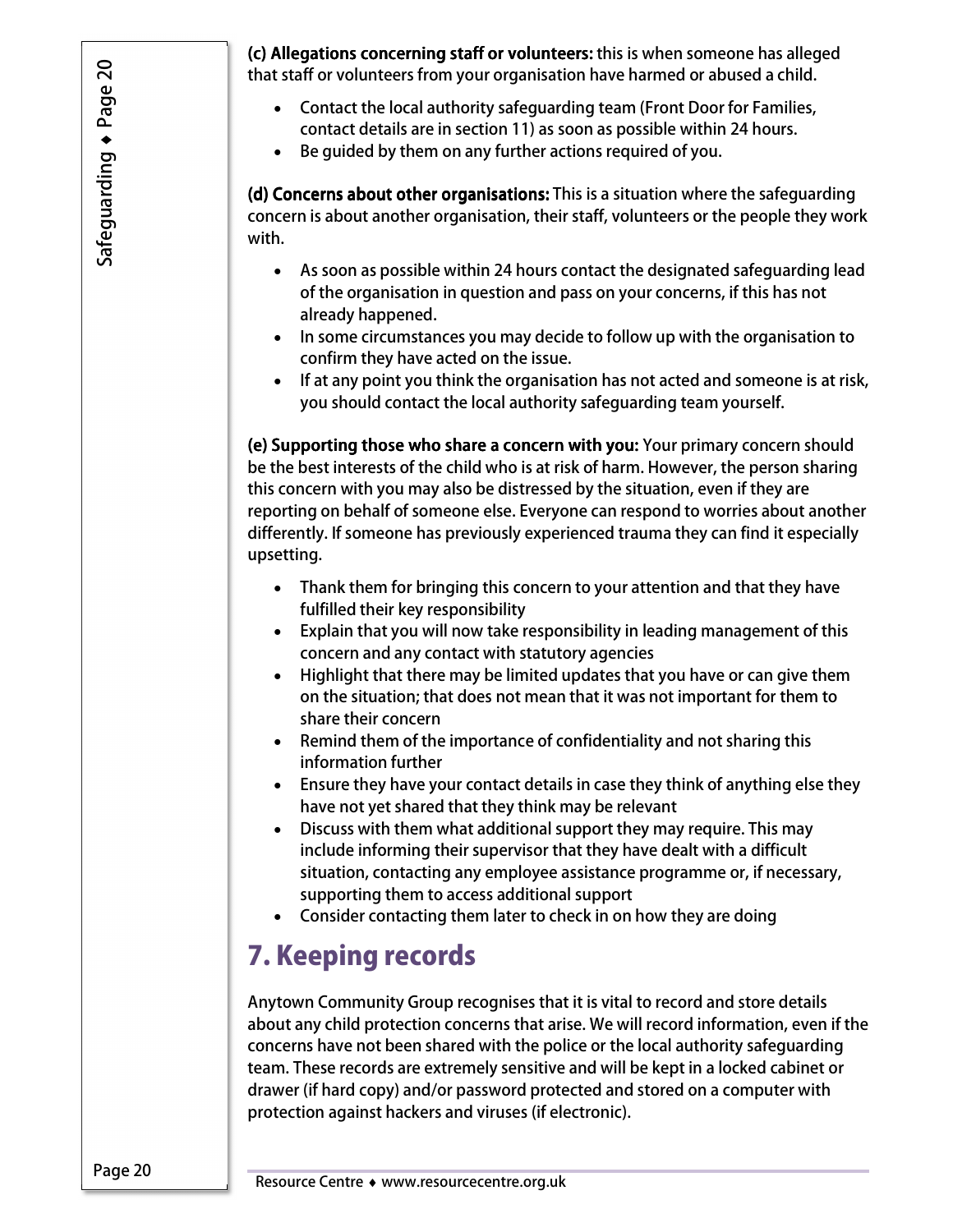It is the responsibility of the designated safeguarding lead to ensure that the following information is recorded about every safeguarding concern:

- The date and time of the incident/disclosure/concern
- The date and time of the report
- The name and role of the person to whom the concern was originally reported and their contact details
- The name and role of the person making the report (if this is different to the above) and their contact details
- The names of all parties who were involved in the incident, including any witnesses
- The name, age and any other relevant information about the child who is the subject of the concern (including information about their parents or carers and any siblings)
- That was said or done and by whom
- Any action taken to look into the matter
- Any further action taken (such as a referral being made)
- The reasons why the organisation decided not to refer those concerns to a statutory agency (if relevant)

Each record will be signed and dated by the person making the report.

### 8. Confidentiality, consent and information sharing

Timely information sharing is key to keeping children safe and responding appropriately to concerns about their welfare. In general, Anytown Community Group expects all committee members, volunteers and staff to maintain confidentiality and act in accordance with the UK General Data Protection Regulations (GDPR).

Parents/carers are normally the first point of contact for any concerns about a child. If there is a disclosure or suspicion of abuse, however, we will take guidance from the NSPCC Helpline and/or local authority safeguarding team as to whether we should make parents/carers aware of it or whether it should be left to other authorities to speak with the parent/carers.

Whenever Anytown Community Group shares information about a child with any other organisation, we will follow the principles below. We will:

- Have a clear and legitimate purpose
- Keep clear records of why we chose to share the information
- Ensure we are not putting the child at risk by sharing information
- Be as factual as possible
- Seek consent. If the child is deemed old and capable enough, consent should come from them. If not, we will ask their parent/carer, unless doing so would put the child at risk of harm. In any situation where consent is refused, but we believe the information needs to be shared in order to protect the child from significant harm or to promote their welfare, we will seek advice from the NSPCC Helpline. If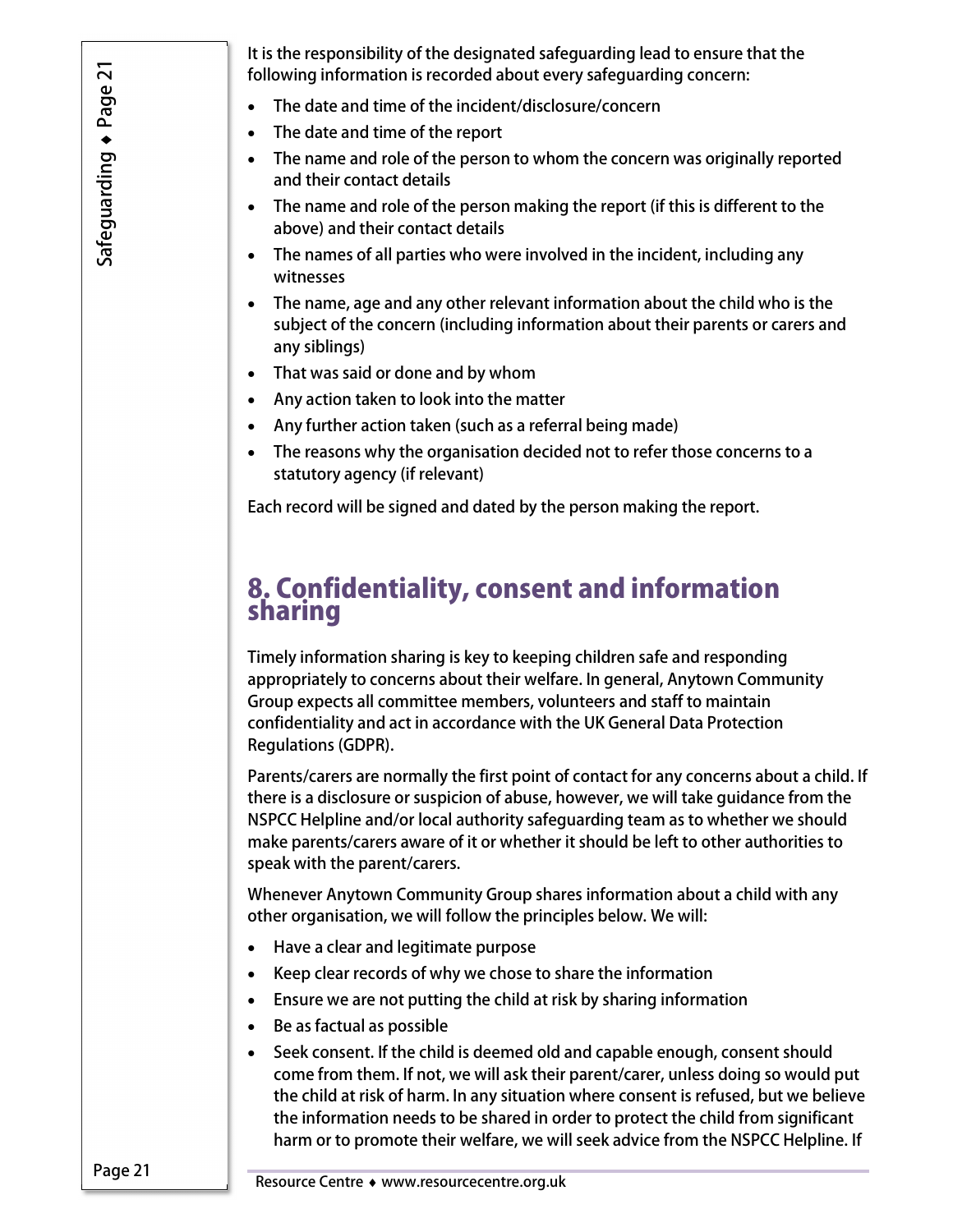advised, we will share information with the police and/or local authority safeguarding team without consent.

### 9. Recruiting and training volunteers

Anytown Community Group volunteers that work with children will be given an induction which covers the safeguarding policy and procedures of the group. They will be trained in: our code of conduct; definitions of abuse and harm; recognising signs of abuse; and how to respond to concerns and disclosures. All volunteers will know who is the designated safeguarding lead, and that they should go to them with any concerns.

The designated safeguarding lead will be offered further training to ensure they are clear about their role, and what action to take in response to different concerns.

We will apply for Disclosure and Barring Service (DBS) checks for all volunteers for whom we are legally required to do so.

### 10. Reviewing policy and procedures

This policy and its procedures will be reviewed every 2 years. They were last reviewed and updated on [date].

### 11. Key contacts

Anytown Community Group's Designated Safeguarding Lead Name:

Contact details:

### Brighton & Hove Front Door for Families

This is the local authority safeguarding team to contact to make a referral about a child.

Between 9am and 5pm Mondays to Fridays:

Phone: 01273 290 400

Email: FrontDoorforFamilies@brighton-hove.gov.uk

Outside of working hours, you can contact the Emergency Duty Service on:

01273 335 905 or 01273 335 906

Complete the online form to report concerns or request advice: https://www.brighton-hove.gov.uk/families-children-and-learning/tell-us-if-you-areworried-about-child

### NSPCC Helpline

For adults to call for support or advice about child safeguarding concerns